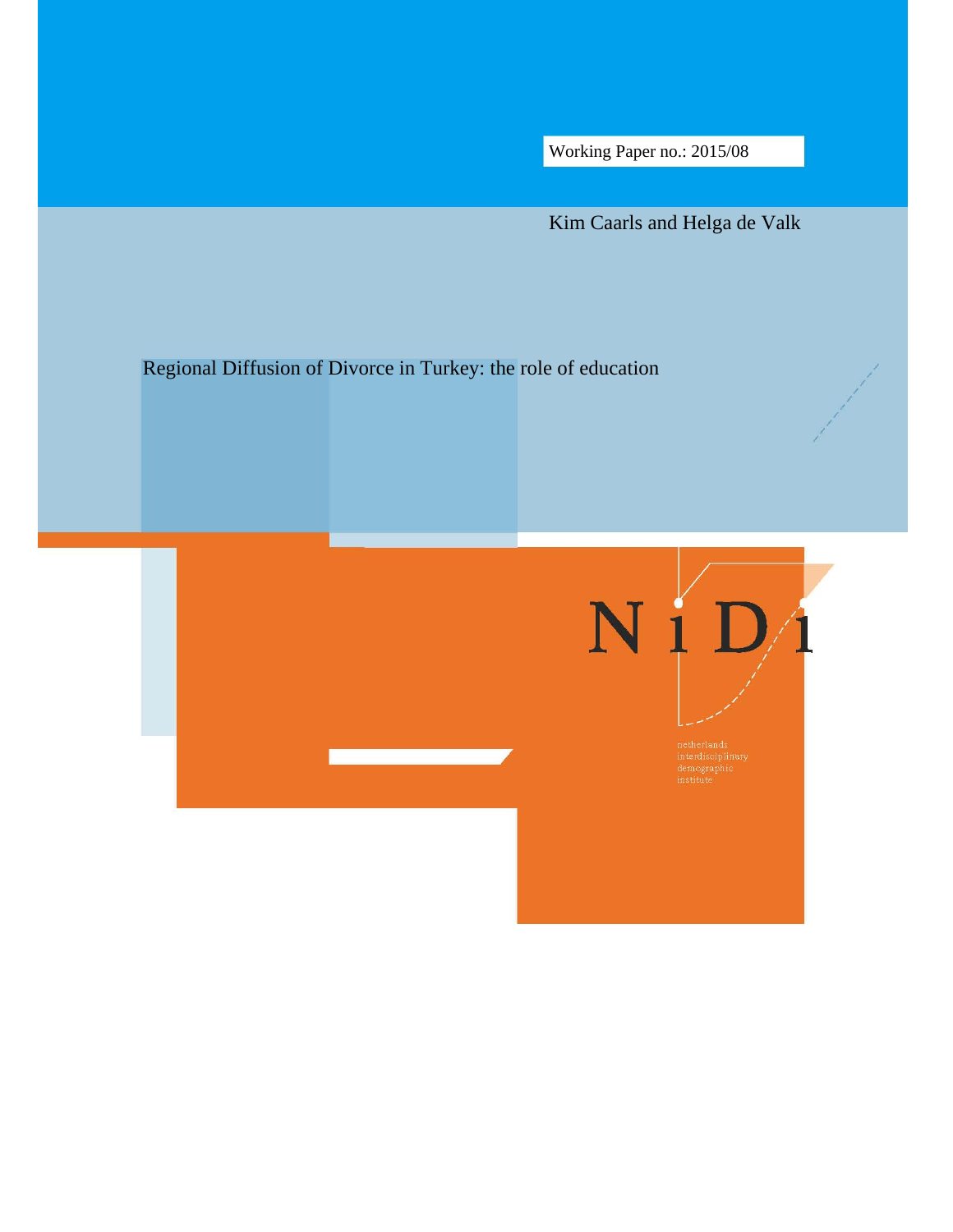Regional Diffusion of Divorce in Turkey: the role of education

Kim Caarls\* and Helga de Valk\*\* Working Paper no.: 2015/08



- \* Netherlands Interdisciplinary Demographic Institute, The Hague/KNAW/University of Groningen, The Netherlands, caarls@nidi.nl (corresponding author).
- \*\* Netherlands Interdisciplinary Demographic Institute, The Hague/KNAW/University of Groningen, The Netherlands Vrije Universiteit Brussel, Brussels, Belgium

The authors are solely responsible for the content of the Working Paper.

December 2015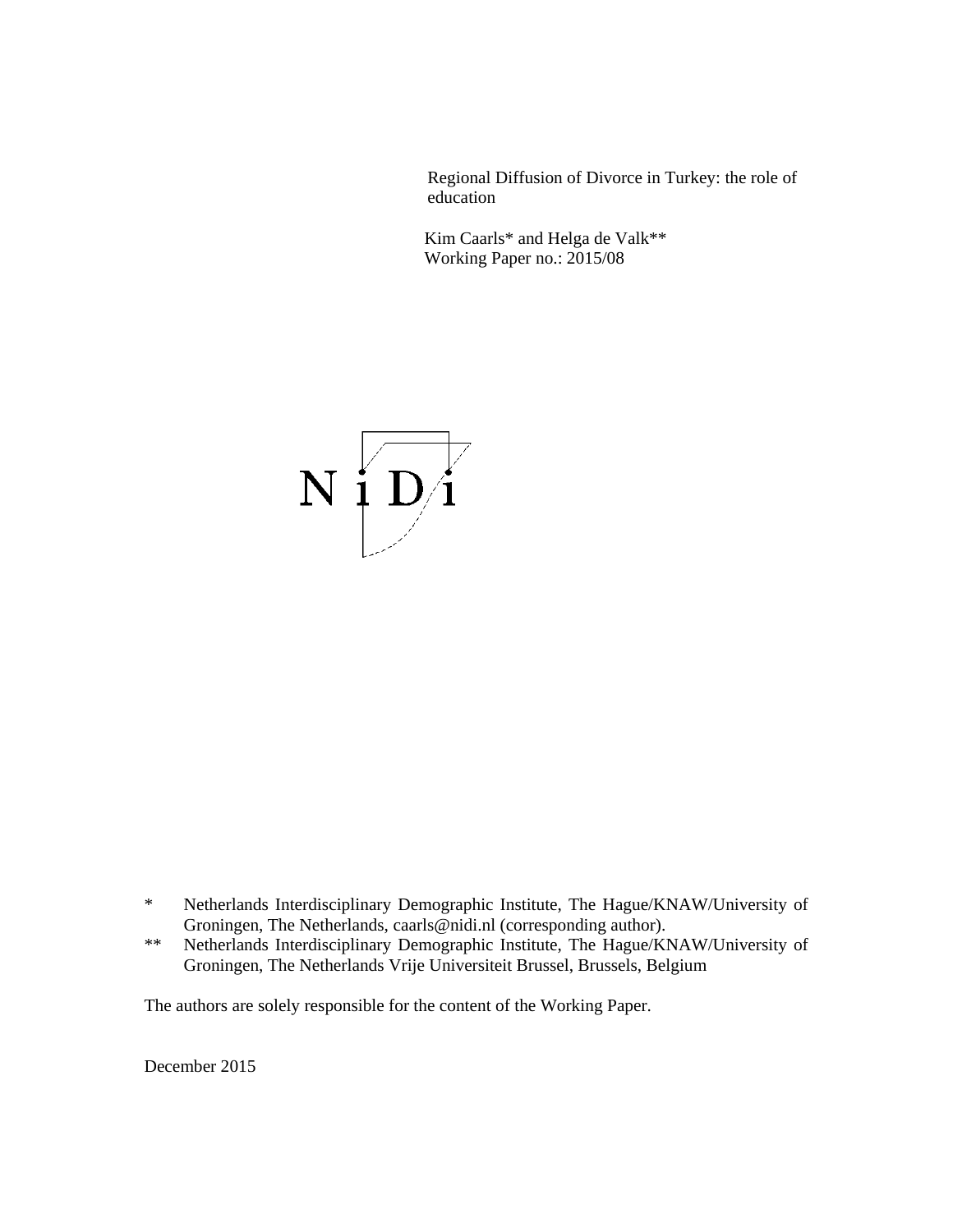### **Abstract**

While demographic change has been well documented for many Western countries, much less is known about demographic transitions in other countries, including Turkey. Demographic change in European societies can be characterized by, amongst others, increased prevalence of divorce. Although it is often argued that life courses in Turkey follow a more traditional path, little is known on determinants and patterns of divorce, despite the major socioeconomic changes Turkey has undergone over the past decades.

We study the levels of divorce of women in Turkey from 1973-2008 to explain patterns of divorce, looking at the role of individual characteristics and the regional context. We use the Demographic Health Surveys (2003/2008), complemented with regional divorce and GDP data (Turkstat). Applying a multilevel approach, distinguishing 12 regions, we hypothesize that a region in which divorce is already more prevalent will make divorce more acceptable (diffusion hypothesis) and a wealthier region in terms of GDP increases the probability of divorce.

Our analyses show that levels of divorce increased over the past decades but huge regional variation remains. Sociocultural rather than socioeconomic factors explain this trend, and both regional diffusion of divorce and GDP are key determinants for divorce.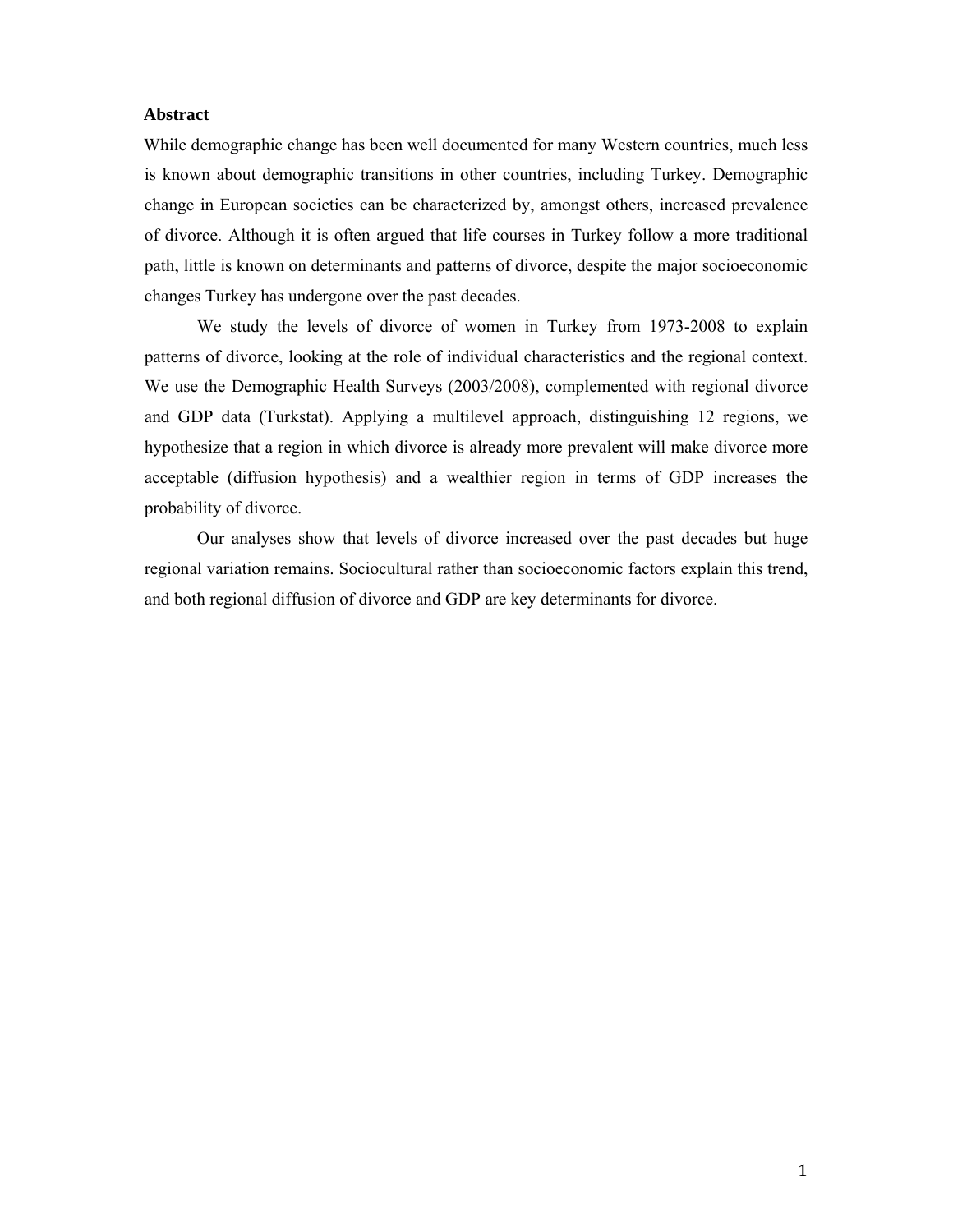Divorce has been the topic of extensive research during the past decades (for overview articles, see e.g. Amato, 2010; Amato & James, 2010; Härkönen, 2013; Lyngstad & Jalovaara, 2010; Wagner & Weiβ, 2006). Increasing levels of divorce and other demographic changes have been linked to a shift in ideas toward family life where individualistic attitudes and higher acceptance of divergent family behaviours prevail (e.g. Härkönen, 2013, Lesthaeghe, 1995; Thornton & Young-De Marco, 2001). This has been referred to as the Second Demographic Transition. While these processes have been well documented in Western countries, and in particular the US and Europe, much less is known about demographic transitions in other regions of the world, including Turkey (Adams, 2004; Rashad, 2000; Tabutin & Schoumaker, 2005).

The largest immigrant community across Europe also originates from this country. While immigration scholars have compared the behaviours of migrants to that of the majority group, and attribute similarity of behaviours to integration of migrants (Anderson & Scott, 2010; Bean et al., 1996; Glick, 2010; Phillips & Sweeney, 2006), less attention has been paid to changes in levels of divorce that occur within the origin context of migrants, or in non-Western countries in general (Tabutin & Schoumaker, 2004, 2005). Migrants' countries of origin are not static entities, and a striking example for the European context is Turkey. It is often argued that life courses in Turkey still follow a more traditional path, yet we know surprisingly little about the patterns and determinants of divorce in Turkey over time.

While higher divorce rates in Europe reflect, amongst others, the changed demographic behaviour (e.g. Härkönen, 2013; Kalmijn, 2007; Lesthaeghe, 1983, 2010), it is often argued that the demographic transition in Turkey is not as advanced (Rashad, 2000), which is illustrated by still more traditional family patterns including a lower prevalence of divorce. However, Turkey has undergone major socio-economic changes over the past decades and this may have had its impact on family life transitions. In addition, Turkey has witnessed a notable increase in divorce rates during the past decades (e.g. Demir, 2013; Härkönen, 2013; Kavas & Gündüz-Hoșgör, 2010; Turkish Statistical Institute (TurkStat), 2011). This growth in levels of divorce is in line with notable changes Turkish family life has undergone during the last century on many domains. In addition to a rising prevalence of divorce, people marry later, have fewer children, and gender roles are said to be more egalitarian (Kavas & Thornton, 2013). These changes have been attributed to modernization processes and exposure to Western values.

Most studies on divorce concentrate on individual socioeconomic and demographic factors that predict whether a couple divorces or not (e.g. Heaton, 2002; Wagner & Weiβ,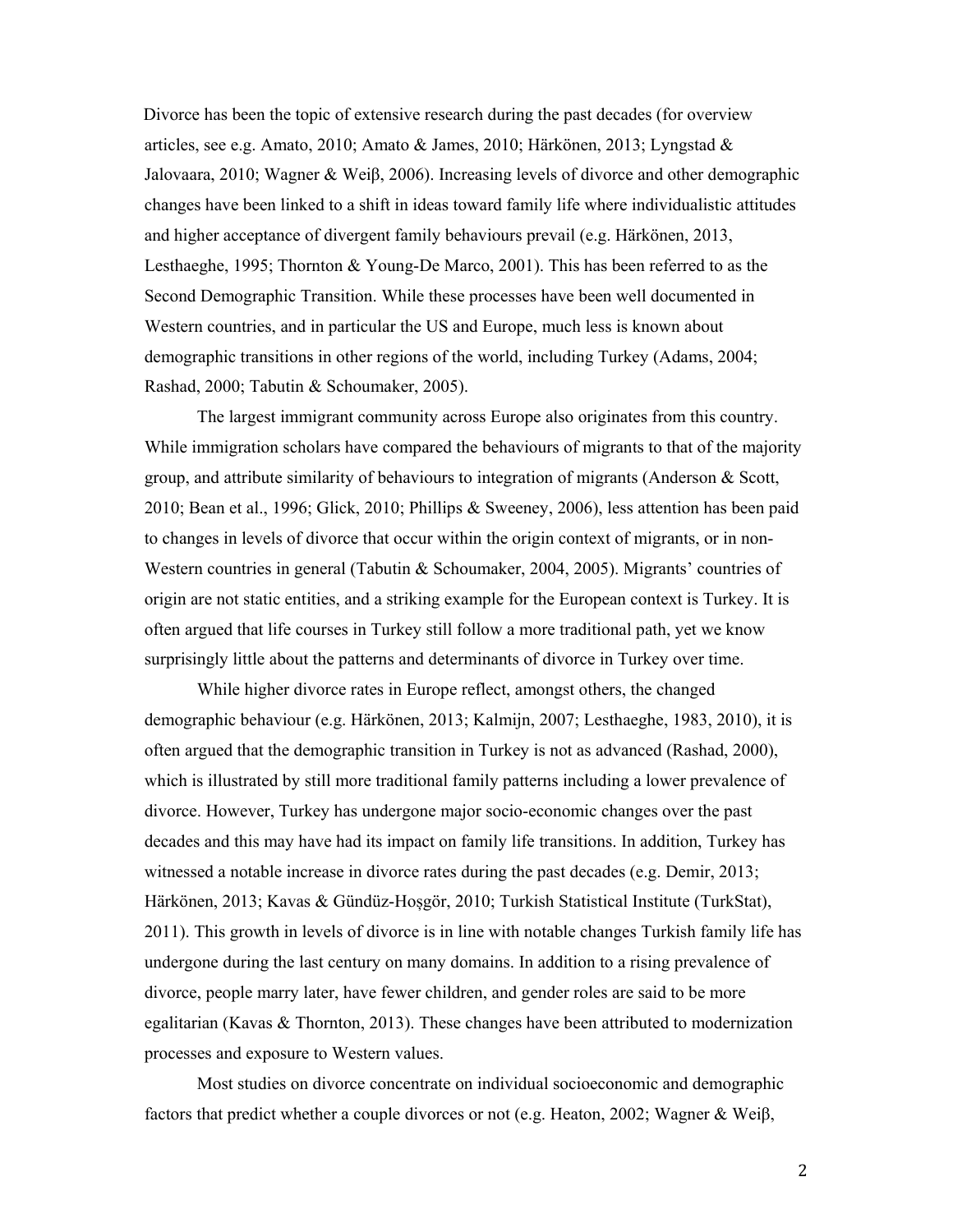2006). Yet macro-level factors shape the context in which a couple's marriage takes place. Particularly, the role of regional variation within one country has remained relatively understudied (but see e.g. Kalmijn & Uunk, 2007; Lester, 1999; and e.g. Glass & Levchak, 2014; Lesthaeghe & Neidert, 2006; Glenn & Shelton, 1985 for regional variation in the U.S.). Regional variation in Turkey is substantial: there are huge differences between regions both in terms of economic development as well as in the spread of more modern values towards family life. Considering total fertility rates (TFR), for example, in some regions, these rates proximity those of European countries while in other regions the TFR is extremely high. Similarly, there is great variation in the prevalence of divorce between the different regions, making it essential to also consider the regional level when studying the prevalence and determinants of divorce in Turkey.

The aim of our paper is twofold. First, we examine the levels of divorce in Turkey over time, between 1967 and 2008, among women aged 15 to 49 years. Second, we study the probability of divorce in Turkey, investigating the importance of both micro- and macro-level predictors simultaneously. At the macro level both economic factors as well as the spread of modern values may influence the probability of divorce. More specifically, we investigate the role of regional variation on the probability of divorce by considering Gross Domestic Product (GDP) and crude divorce rates for each of Turkey's 12 regions. Data come from the Demographic Health Survey (DHS) (2003 and 2008 waves, http://www.dhsprogram.com) enriched with regional data from the TurkStat. Multilevel discrete-time event history models are used to examine to what degree individual characteristics and the regional context influence divorce behaviour. This study improves upon the existing literature by a) examining the prevalence of divorce in Turkey, an understudied subject, b) studying the degree of change that is occurring within a migrant origin country, and c) examining the effects of regional contexts within Turkish society by applying a multilevel framework.

### **BACKGROUND**

#### *Divorce in Turkey*

In Western countries, divorce levels began rising sharply from the 1950s onward (Lesthaeghe, 2010). In Turkey, an increase in divorce rates occurred later (Härkönen, 2013). Yet once divorce rates were rising, changes were substantial: while crude divorce rates were only 0.27 in 1970, they increased to 1.40 in 2008 (TurkStat, 2011). This growth in levels of divorce is in line with notable changes that Turkish family life has undergone during the last century in many domains. In addition to a rising prevalence of divorce, people marry later, have fewer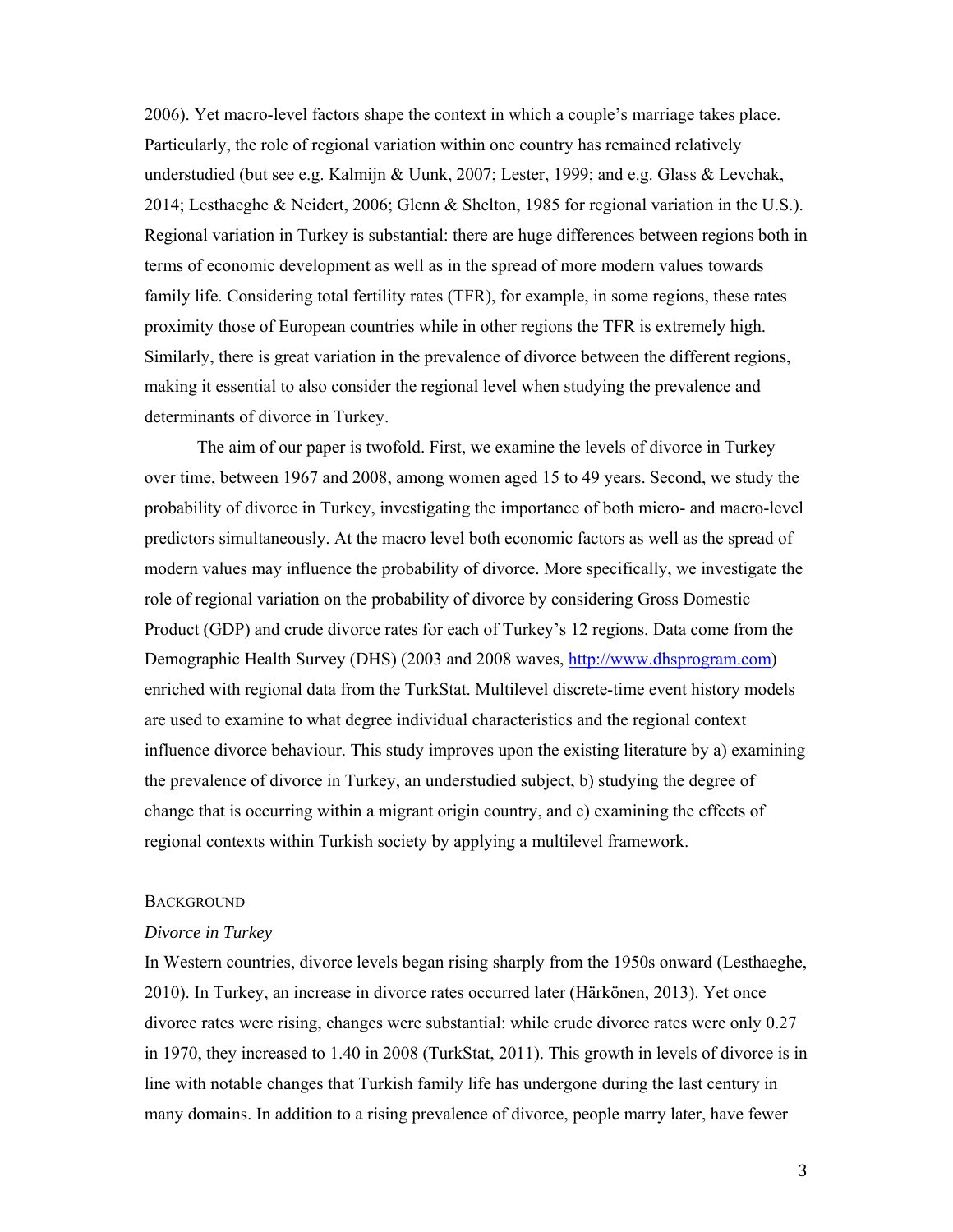children, and gender roles are said to be more egalitarian. In the same vein, attitudes toward divorce are becoming more tolerant (e.g. Kavas & Thornton, 2013). Although these changes have been connected to modernization processes and exposure to Western values, local values are not necessarily abandoned and Western and non-Western values are simultaneously present in Turkish society (Kavas & Gündüz-Hoșgör, 2010; Kavas & Thornton, 2013).

In general, Turkish society can be characterized as patriarchal with low levels of gender equality (Göksel, 2013; United Nations Development Programme (UNDP), 1995, 2005; World Economic Forum, 2008). Nonetheless, it has been documented how women in Turkey increasingly challenge existing gender norms. For example, while financial decisionmaking was traditionally an exclusively male-affair and joint bank accounts were basically non-existent, Turkish women today are managing their own bank accounts to a greater extent (Kavas & Gündüz-Hoșgör, 2010). Despite the changes in Turkish family life, divorced women are still stigmatized and held accountable for their broken marriage (Kavas & Gündüz-Hoșgör, 2011; Özar & Yakut-Cakar, 2013).

 There have been two major changes in Turkish law that affect divorce. First, in 1988, a Divorce Law (No. 3444) was implemented, referred to as the "no fault divorce", which made attaining a divorce much easier (e.g. Kavas & Gündüz-Hoșgör, 2010). Second, in October 2001, the Civil Code Amendment was passed in Turkey, which significantly expanded women's rights, in particular with respect to women's position in the marriage: articles that declared the husband to be the head of the household and his wife as his helper were deleted, the minimum age of marriage was raised to 18 for both men and women (it used to be 17 and 15, respectively), there were changes in the property regime, from one based on separate ownership to one based on the sharing of property, implying that in the event of divorce, women could now claim a share of the property registered in their husbands name if the property was acquired during the marriage (see Arat, 2010; Kavas & Gündüz-Hoșgör, 2010).

As previous studies on Western contexts have demonstrated, changes in divorce law (e.g. such as an implementation of 'no-fault' divorce legislation) have resulted in increasing divorce rates (González & Viitanen, 2009; Rodgers et al., 1999). Additionally, these new laws reflected changing gender norms in Turkey, and macro-sociological studies have shown how these changing norms are related to a trend of increasing divorce rates (e.g: Cherlin, 1992; Härkönen, 2013; Kalmijn, 2007; Ruggles, 1997).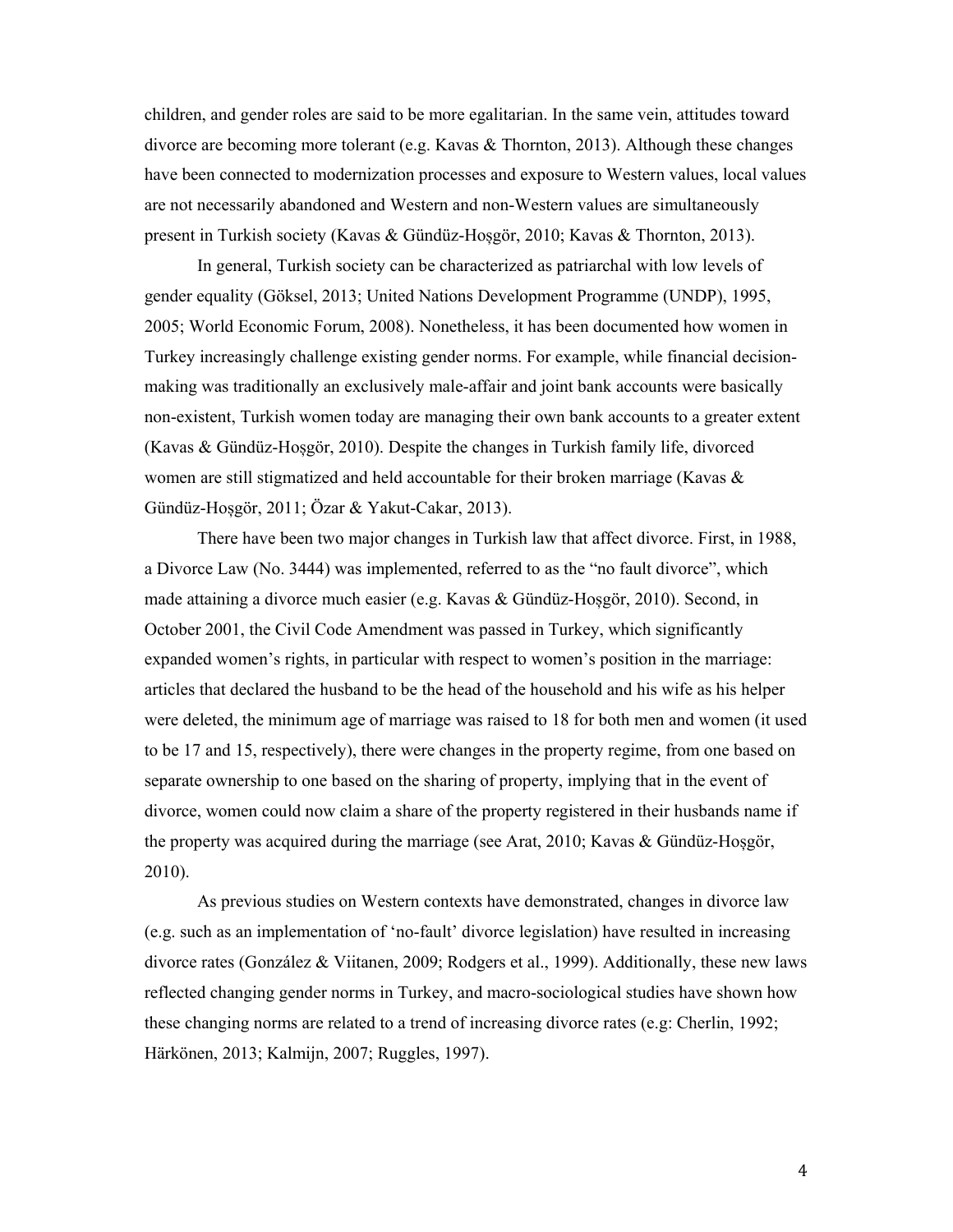### *Regional variation of divorce in Turkey*

Several studies examined macro-trends only, indicating various contextual factors that explain cross-national variation in divorce rates. These macro studies point to the role of the normative context (Amato & Keith, 1991; Lesthaeghe, 1995; Wagner & Weiβ, 2006; Wolfinger, 1999), legislative changes toward more liberal divorce legislation (González & Viitanen, 2009; Stevenson & Wolfers, 2007; Wolfinger, 1999), family policies (Engelhardt et al. 2002), and female labour market participation (Diekmann & Schmidheiny, 2004; Kalmijn, 2007). While these macro studies typically study between-country variation, we are interested in variation between regions. Regions can be considered a relevant context as it provides local opportunity structures (e.g. degree of urbanisation, socioeconomic situation) and cultural milieus (e.g. acceptance or prevalence of divorce) that can affect individual behaviour (Hank, 2002).

In 2002, Turkey has been divided in 12 distinct regions, so-called NUTS I regions, which have been defined within the framework of the EU harmonization process. To a large extent, the sociocultural, sociodemographic and socioeconomic differences within Turkey are mirrored in these 12 regions (DHS, 2009). The regions in the Western part of Turkey, encompassing Istanbul and İzmir, are the most urbanised and industrialized. The regions in the South have several growing industrial centres, such as Adana, Mersin and Antalya. The capital city, Ankara, lies in Central Turkey. Besides this metropolis, the regions in Central Turkey are moderately industrial. The Northern region has a fertile coastal line and a mountainous interior, mainly occupied by small-scale farmers. The Eastern regions are economically the least developed and can be characterised by a rugged landscape and difficult climatological circumstances.

The regional levels of divorce reflect these major differences between the 12 regions. While Turkey's crude divorce rates are on average relatively low, the prevalence of divorce differs greatly between the different regions. In some regions, crude divorce rates are very low, in others, crude divorce rates proximate those of West-European countries: whereas the overall divorce rate in 2008 was 1.40, it ranged from 0.48 in Southeast Anatolia to 1.88 in the Aegean region (TurkStat, 2011), which for example equals the divorce rates of the Netherlands (1.9 in 2009 (Eurostat, 2015)). Additionally, it is interesting to see similar regional differences concerning attitudes toward divorce. Figure 1 illustrates this variation by showing how acceptance toward divorce ranges from very high in some regions (e.g. 80.5% in the Aegean region) to very low in other regions (e.g. 76.8% in Central Anatolia).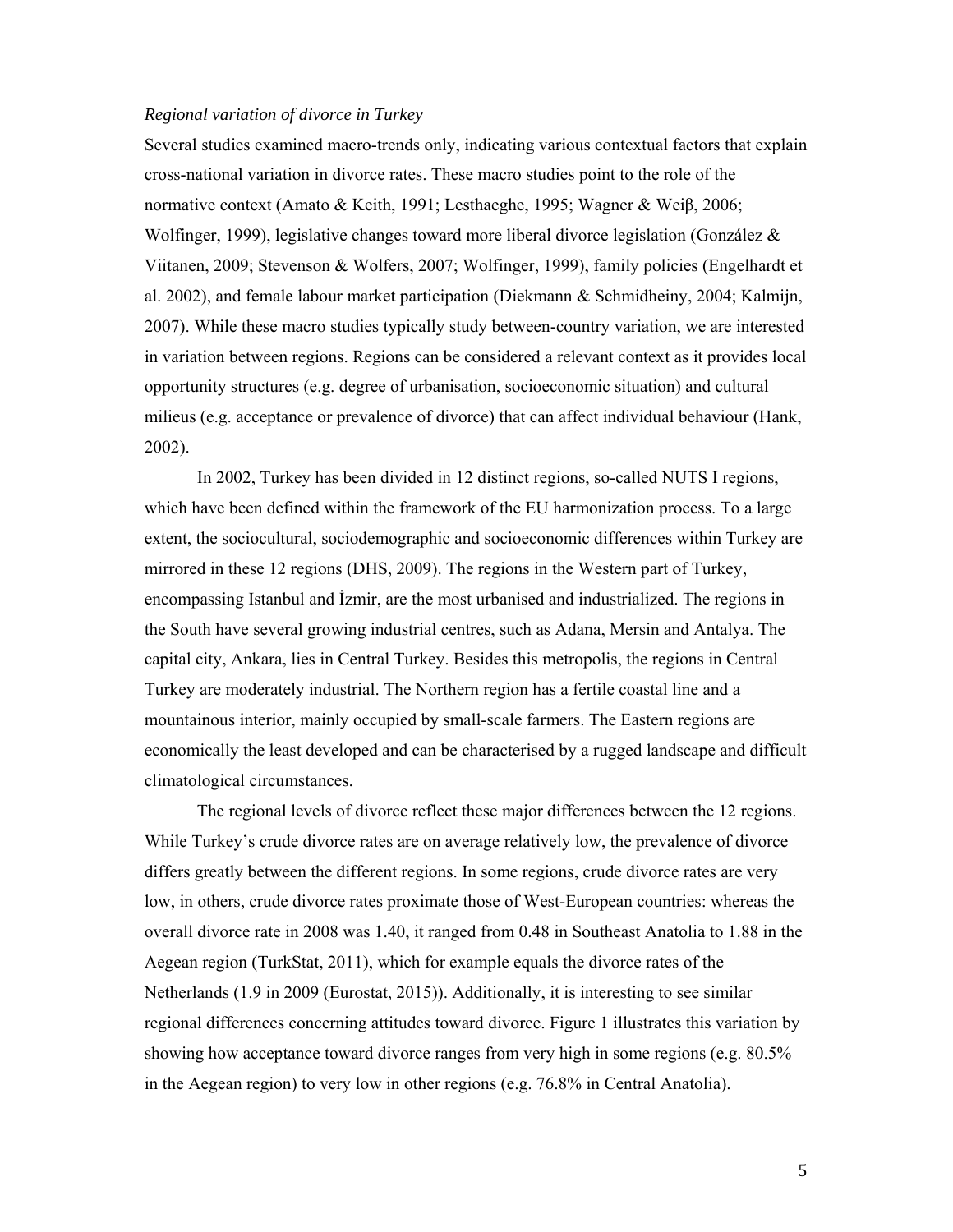#### << FIGURE 1 ABOUT HERE >>

The question is how we can explain the variation between these 12 regions considering the prevalence of divorce. We expect that, in addition to individual socioeconomic and sociodemographic characteristics, different sociocultural and socioeconomic features of these regions play a major role in the level of diffusion of divorce. As a higher prevalence of divorce reflects a higher cultural acceptance of divorce (Härkönen, 2013), it can be expected that higher acceptance will decrease the stigmatization of divorce, making divorce more accessible for women. A previous study on fertility in Turkey demonstrated that the fertility behaviour of women could be explained by, amongst others, diffusion processes (Yavuz, 2008).

These findings are in line with theories on the diffusion of innovations, where new behaviours typically start in metropolitan areas and where the upper and middle classes constitute the leaders or innovators (Liefbroer & Doureleijn, 2006; Nazio & Blossfeld, 2002; Reed et al., 1999; Rogers, 1983; Strang & Meyer, 1993; Strang & Tuma, 1993; Yavuz, 2008). We consider diffusion as an individual-level process whereby individuals within a society adopt or reject the practice of divorce over time (Nazio & Blossfeld, 2002). Given this theory of diffusion, we expect that in regions where divorce is more prevalent, women's probability of divorce will be higher compared to regions with lower levels of divorce (*Hypothesis 1*).

There is also huge regional variation in terms of socioeconomic development. Regions in the Western part have a much larger share of the national Gross Domestic Product (GDP) than the Northern or Eastern regions (DHS, 2009). We expect that the probability of divorce for women in wealthier and more developed regions in terms of GDP is higher (*Hypothesis 2*).

Additionally, we expect that the effect of women's education on divorce will be shaped by the regional context and change over time. According to the so-called Goode hypothesis, the society present a normative context that shapes individual divorce behaviour; when, in a given context, divorce is a relatively rare and often stigmatized event, it takes more resources to dissolve a marriage (Goode, 1962). In addition, women with higher socioeconomic status will be most likely to be the early adapters or innovators with respect to divorce. A higher socioeconomic status also makes women less sensitive to social conformities, in spite of the sociocultural context that typically represents patriarchal norms and values (Kavas  $\&$  Gündüz-Hoşgör, 2011). Considering the Turkish fertility transition, higher educated women speaking Turkish were identified as the pioneers (Yavuz, 2008). We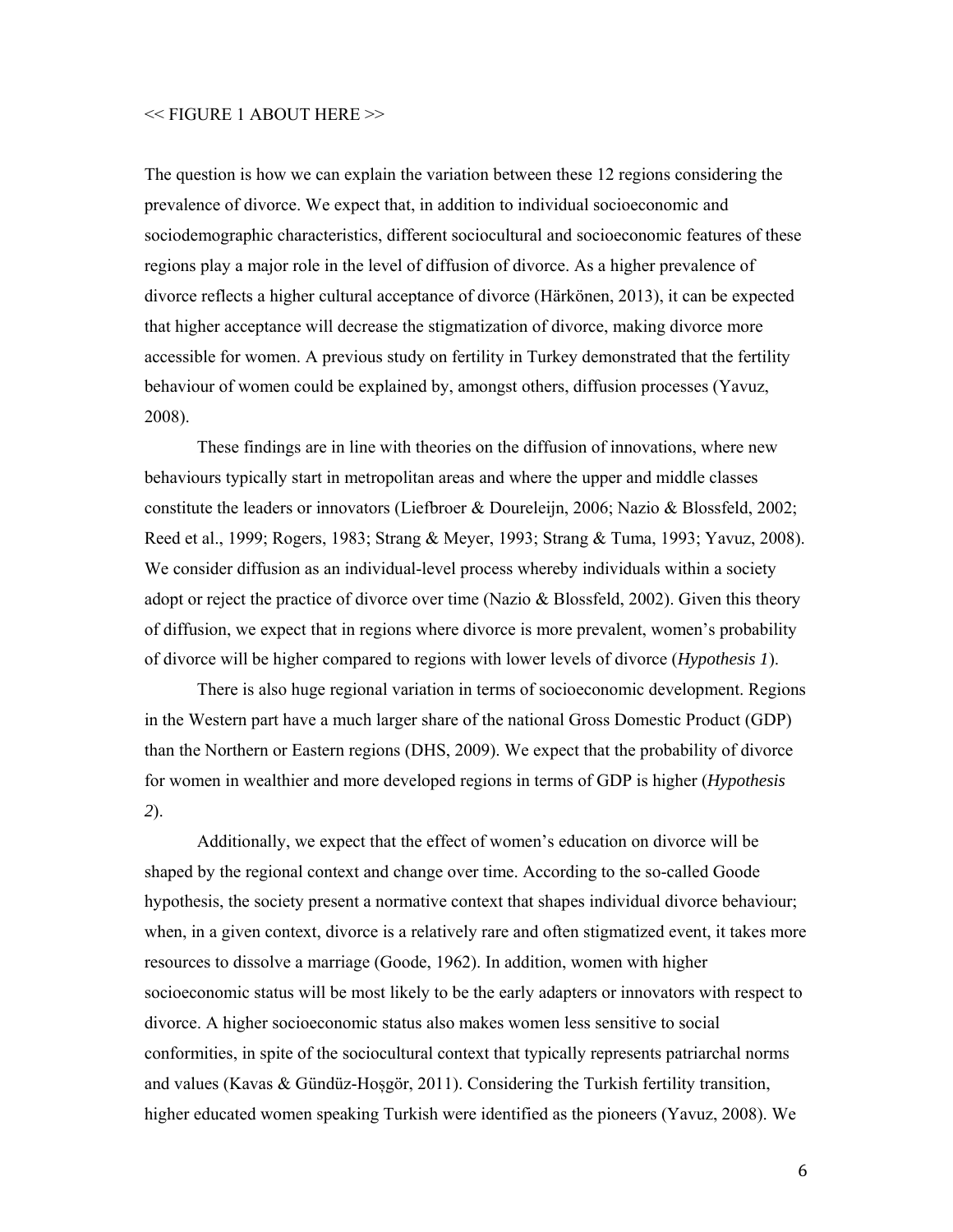therefore anticipate that women with a higher education will have a higher risk of divorce in earlier years, when divorce is relatively uncommon (*Hypothesis 3)*. Similarly, we expect that in regions where divorce is a rare phenomenon, the probability of divorce is higher for women with higher education, relative to women with less education (*Hypothesis 4*).

With respect to wealthier regions, we can hypothesize two opposing effects: 1) due to decreased costs of divorce, the divorce risk of women with less education will increase compared to women with higher educated (*Hypothesis 5A*), or 2) better socioeconomic circumstances stabilize marriages among those with less education and the divorce risk of higher educated women will increase relative to those of lower educated women (Härkönen & Dronkers, 2006; Jalovaara, 2003) (*Hypothesis 5B*).

### *Micro-level indicators of divorce*

Previous studies have demonstrated the strong predictive quality of various individual level characteristics (for review articles, see Amato, 2000, 2010; Amato & James, 2010; Lyngstad & Jalovaara, 2010; Härkönen, 2013). In line with these previous works, we consider the duration of marriage, which is consistently shown to have a reversed U-shape, with an initial increase in the risk of divorce followed by a gradual decline of divorce risk (Lyngstad  $\&$ Jalovaara, 2010; Umberson et al., 2005). We also explored the effect year of marriage to examine the changing social context (Härkönen, 2013).

When women marry younger, the risk of divorce is usually greater (Boyle et al., 2008; Heaton, 2002; White, 1990). Additionally, large difference in age between partners is associated with more unstable marriages, and this particularly holds for when women are older than men (Gentleman & Park, 1994; Janssen et al., 1999; Kalmijn & Poortman, 2006). Children that are born out-of-wedlock increase the risk of divorce (Härkönen & Dronkers, 2006). Typically, research shows that while men's resources decrease divorce risks, women's resources increase the risk of divorce (Lyngstad & Jalovaara, 2010). Considering household finances, previous evidence points to a negative relation: when the financial resources of the household are limited, divorce becomes more likely (Kalmijn & Poortman, 2006; Ono, 1998; White, 1990).

Findings with regards to the effect of educational attainment on the risk of divorce have remained inconclusive (Amato, 2010; Takyi and Gyimah, 2007). Quite some scholars have found that higher levels of education decrease the risk of divorce (Berrington & Diamond, 1999; Boyle et al., 2008; Bumpass & Sweet, 1972; Hoem, 1997; Jalovaara, 2003; Lyngstad, 2004; Teachman, 2002), while others found no effect (Bracher et al. 1993; Lillard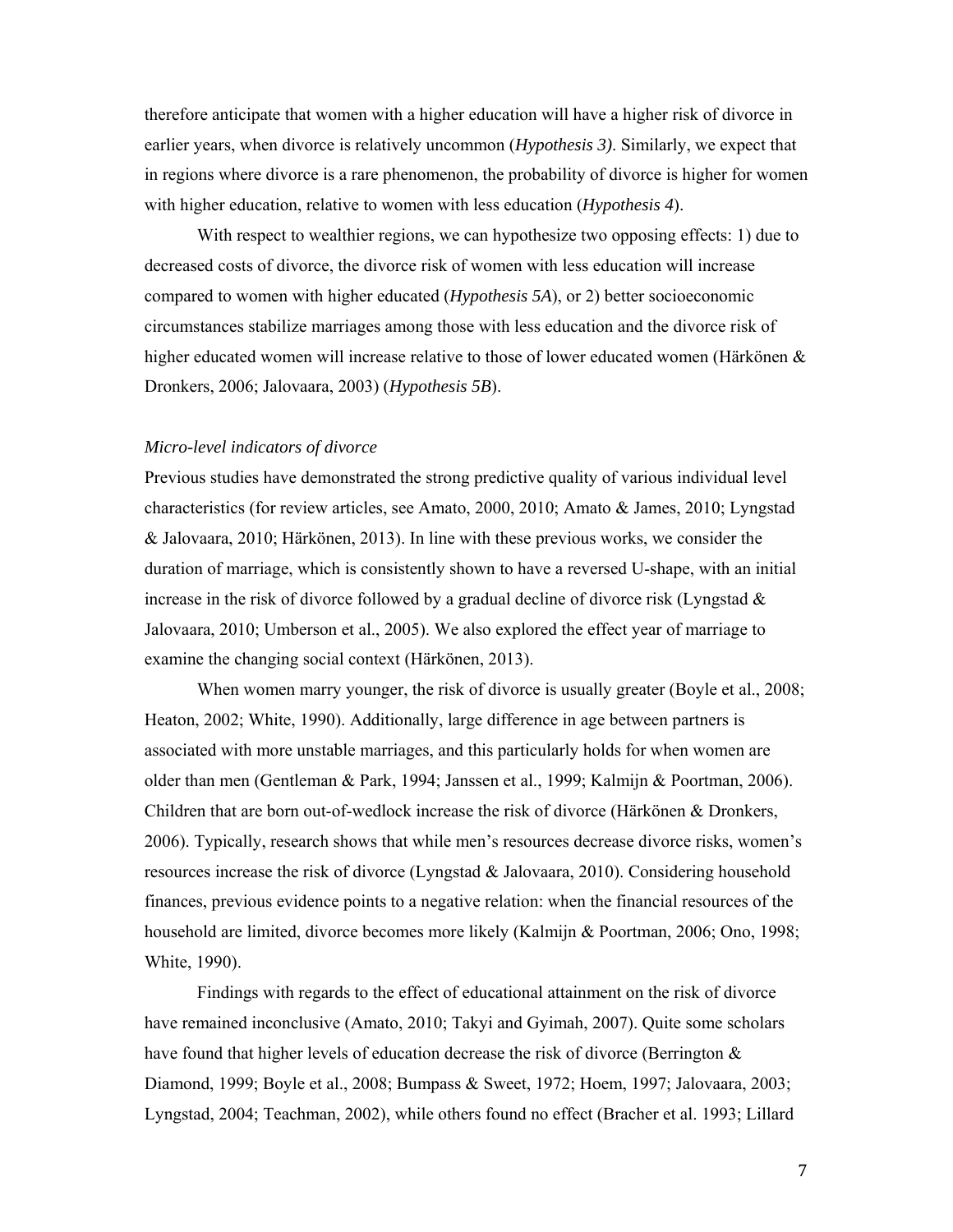et al., 1995), or even a reversed effect for women's educational attainment (Blossfeld et al., 1995; Frank and Wildsmith, 2005; Hall and Zhao, 1995; Kalmijn et al., 2004). We also considered whether having ever lived abroad affects the probability of divorce, as this might indicate exposure to Western values (Hill, 2004; Hirsch, 2003; Zontini, 2010.).

We also controlled for various features typical for the context of Turkey. Arranged marriages are a common phenomenon, as over half of the couples are married though their parent's involvement in the decision-making (Kavas, 2010). Findings concerning the relationship between arranged marriages and divorce are relative scarce and the results are mixed, with some scholars claiming that arranged marriages are less stable marriages (Heaton et al., 2001) others argue the opposite (Jones, 2007). Consanguineous marriages are also prevalent and argued to be more stable (Saadat, 2015). We also identify women whose mother tongue is Kurdish, as Kurdish speaking groups have distinctly different demographic behaviours (Yavuz, 2008). Overall, we expect that more traditionalistic marriages that are characterized by having been an arranged marriage, consanguinity with the husband, and marriage of Kurdish speaking women, have lower risks of divorce.

### **METHOD**

The data used in our analyses is the Turkish Demographic and Health Survey (DHS), waves 2003 and 2008. In these surveys, households were randomly sampled within 12 regions of Turkey. The classification of these 12 regions has been made in late 2002, following EU requirements for the Turkish entry into the European Union (Hacettepe University Institute of Population Studies, 2009). In each of these households, all women that were present have been interviewed if they were between the ages of 15 and 49 and had been ever married.

The women in these two waves have been pooled together, providing us with a robust number of divorced and married Turkish women (726 and 14,692, respectively) and a great variety of marriage cohorts, covering marriages that took place between 1967 and 2008. The survey contains a wide range of demographic and health-based questions, and it includes a history of their marriages. As the number of recorded marriages varies per wave, and the number of women with more than one marriage is limited, we will focus on the first marriages of these women. We consider whether these first marriages ended in divorce not, comparing these women to those whose first marriage is still on-going at the time of survey.

 Using the retrospective information, we constructed a person-period-file. We followed respondents from the year of their first marriage until divorce or in case of censoring by the time of the survey (2003/2004 or 2008) or by the death of the spouse. Additionally, we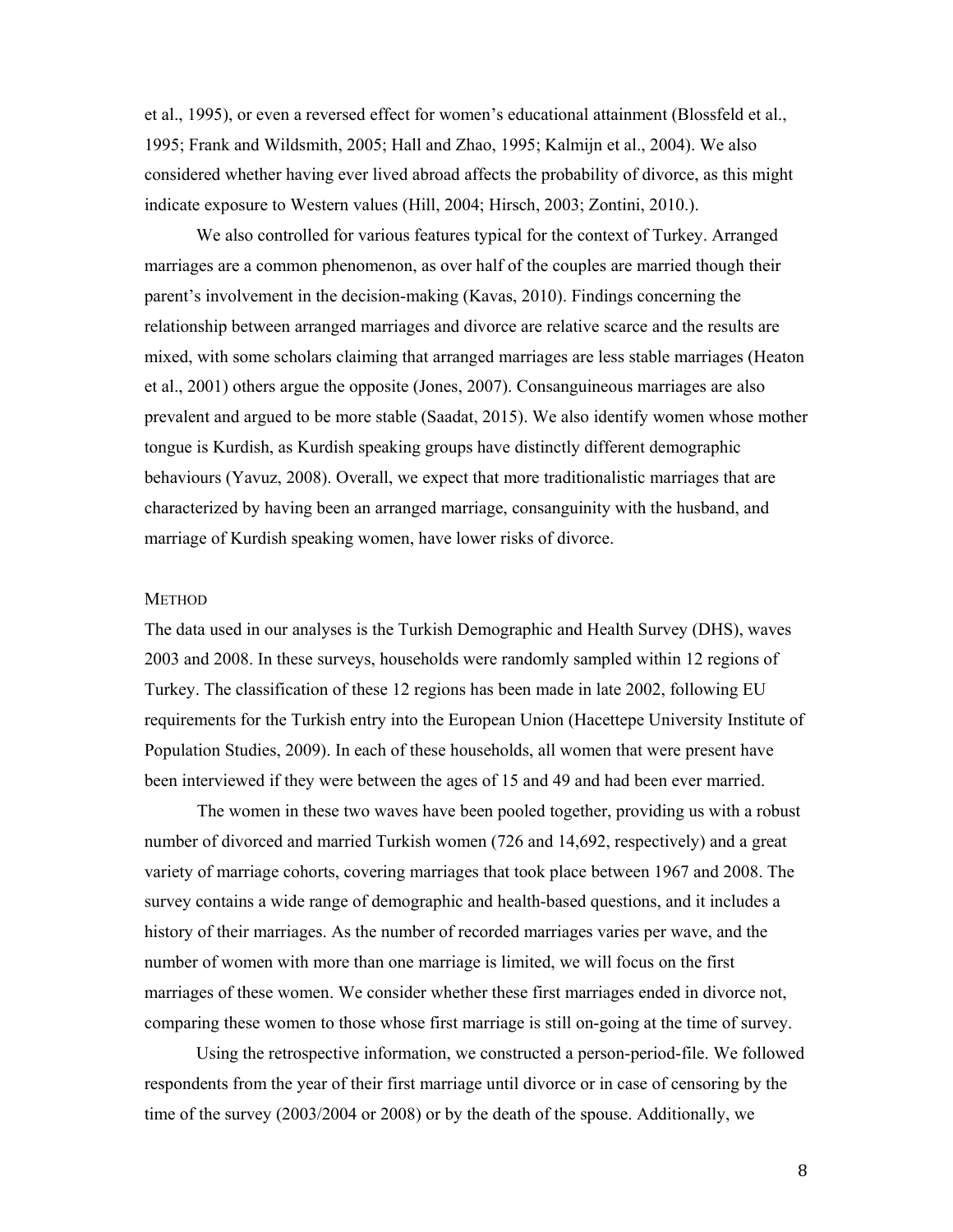excluded respondents from whom we did not have complete information concerning the start and end years of their marriage (n=15 and n=23, respectively). This resulted in a dataset consisting of 15,418 respondents; 726 respondents experienced divorce or separation. The first divorce occurred in 1973 and the last occurred in 2008. While data was originally captured on a monthly basis, we reconstructed the dataset considering the information on a yearly basis.

 Since we want to explore the effects of individual and context-level factors on women's probability of divorce, we use multilevel discrete-time logistic regression models that enable us to simultaneously use explanatory variables at these two levels (i.e. individual and regional) (Snijders & Bosker, 1999). The person-period-file consisted of 222,616 personyears, and we differentiated between 12 regions. We assessed the duration dependency by using the number of years of marriage. We tested for non-linear effects, and the inclusion of a linear and a squared term fitted the data best. The time-varying variables were lagged with one year, which is in line with standard event-history procedures (Singer & Willett, 2003).

We first modelled a null model (*not shown, available upon request*), which includes the random intercept and the two variables for duration of marriage (cf. Hox, 2002: 81). To account for the hierarchical structure of the data, all subsequent models include the random intercept. Model 1 shows the estimates of all individual variables, Model 2 and 3 show the models with the two regional variables (due to our limited sample size at level 2 and to avoid multicollinearity, we decided to estimate our two regional variables separately), and Models 4 to 9 include various interaction terms to examine whether the effect of education has changed over time and whether the regional characteristics shape the effect of education.

### *Measures of contextual variables*

We distinguished 12 geographical regions (i.e. NUTS-1) as the region in which respondents are currently living. Two variables were constructed on the regional level. First, we were interested in regional crude divorce rates. Unfortunately, these were not available for the entire time period we were interested in. We were, however, able to obtain information about divorces per province. Today, Turkey is divided in 81 provinces (before 1989, there were 67 provinces, but several changes between 1989-1999 resulted in 81 provinces since then (for detailed information about Turkey's administrative divisions, see statoids.com/utr.html)). Provincial crude divorce rates were available through reports from the Turkish Statistical Institute (formally State Institute for Statistics) for the period 2001-2008 (TurkStat, 2006, 2011). For the period 1970-2000, only information about the total number of divorces per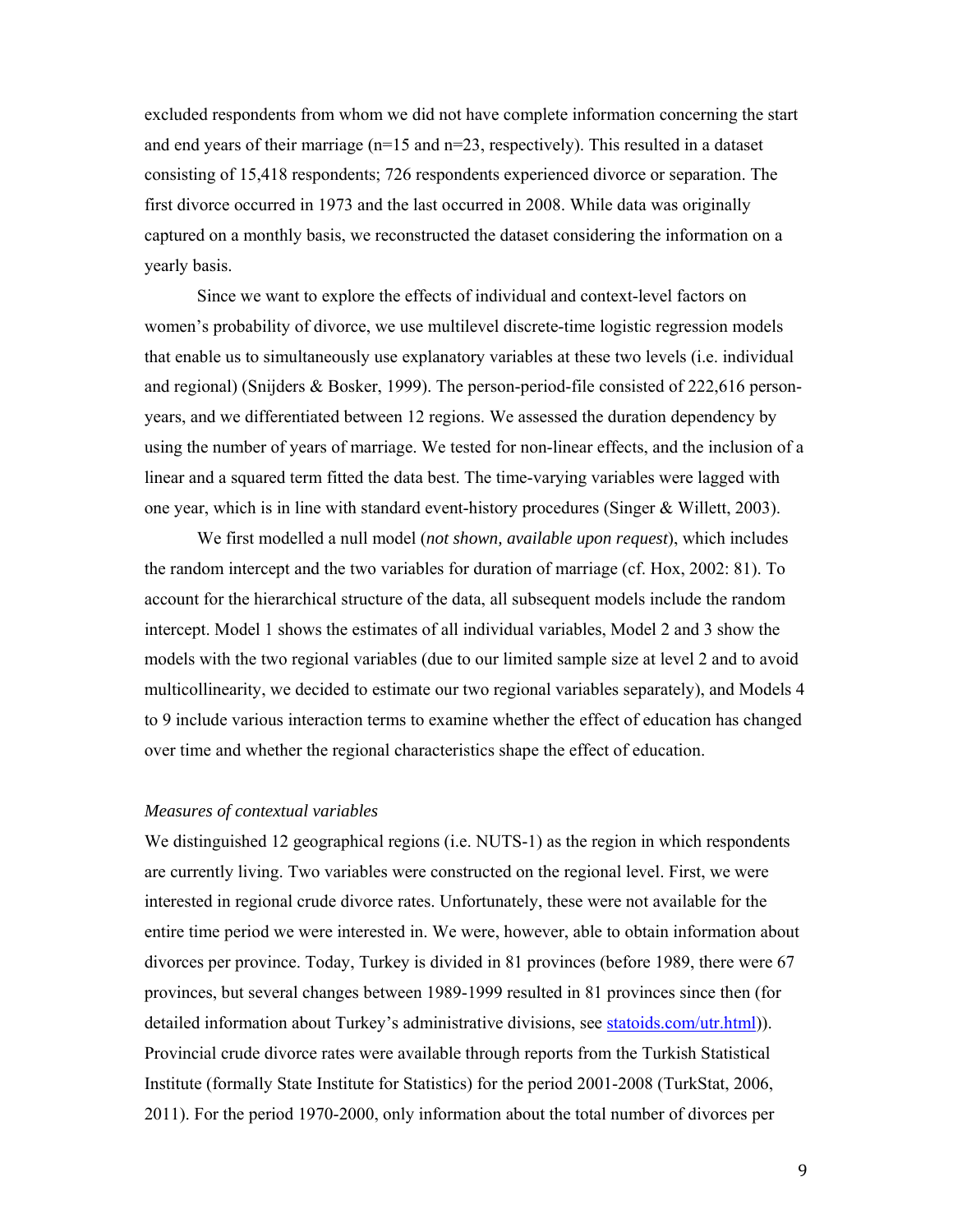province was available (State Institute for Statistics, 1977, 1983, 1986a, 1994, 2004). Using the 6 censuses that were carried out by the State Institute for Statistics from 1970-2000 (State Institute for Statistics, 1972, 1975, 1981, 1986b, 1990, 2001a), we imputed the missing years to arrive at population estimates for each year, for each province. Crude divorce rates were then computed using the number of divorces and population estimates by province. Using these provincial crude divorce rates, we calculated the crude divorce rate for each of the 12 regions by taking the average divorce rate of the provinces in each region for each year.

 The second contextual variable is regional GDP. Information concerning Turkish GDP on regional or provincial level was only available for the period 1987-2001 (State Institute for Statistics, 1997a, 1997b, 1999a, 1999b, 2000, 2001b, 2001c, 2002). We calculated the share of the total country-level GDP per region for this time period. Initial analyses have demonstrated little variation over time (see Figure 2, discussed below), which led us to include regional GDP as a time-constant variable, assuming that these shares remain relatively constant over time.

### *Measures of individual variables*

The Turkish DHS survey does not distinguish between women who are living together and married women. Even though this might slightly overestimate the number of married women, we expect the extent of this bias to be minimal, as non-marital cohabitation hardly occurs in Turkey (Yavuz, 2008). Our dependent variable is dichotomous: 0 = *married* and 1 = *divorced*. We controlled for a number of demographic characteristics of the interviewed women. Women's age at marriage was treated as a continuous variable, and a squared term was added to account for non-linear effects. The educational level at time of survey was included, referring to the highest education level attained, distinguishing between those who have had 0 = *no or primary education,* 1 = *secondary education* and 3 = *tertiary education*. Although ideally we would have included a time varying measure of educational attainment, unfortunately there was no information about the educational histories of the women available. The same holds for respondent's socioeconomic status. We included a measure of their socioeconomic status at the time of survey using the DHS surveys' standardized scale of wealth. This scale uses information about the household in which the interviewed women live, and focuses on ownership of certain assets (e.g. a television or bicycle), the building material of the house, and access to water and sanitary facilities (DHS, 2014). These variables were used to create a 5-point scale by way of principal component analysis, ranging from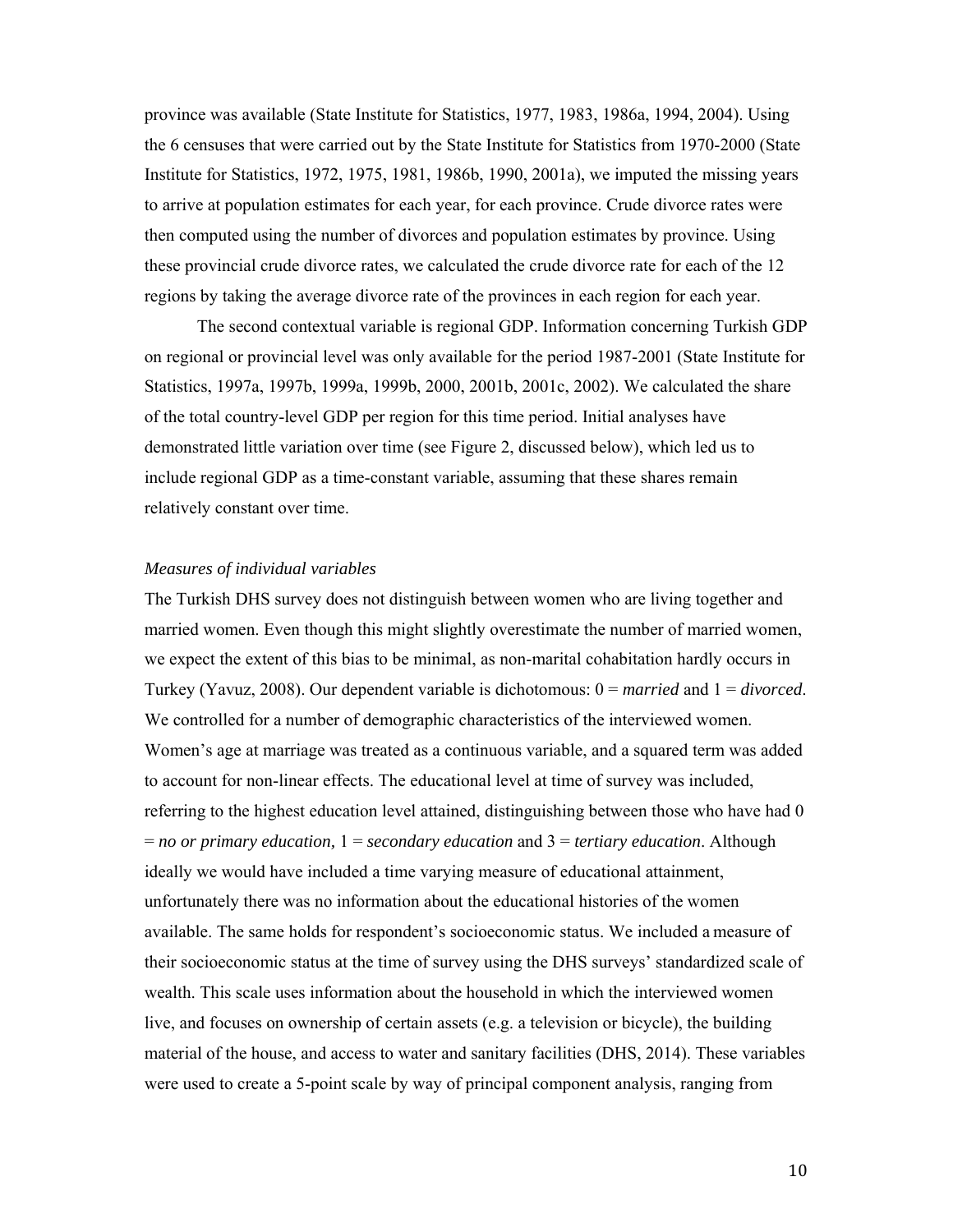poorest to richest. We recoded this variable from 5 to 3 categories: 0 = *poor*, 1 = *middle*, and  $2 =$ *rich*.

We use the mother tongue of the wife as a proxy of their ethnicity. Earlier research using the same survey has shown large differences in Kurdish and Turkish-speaking individuals in their demographic behaviours (Yavuz, 2008). We distinguish between those with Kurdish and those with Turkish, Arabic or a different language as their native tongue, with  $1 =$  *Kurdish*, and  $0 =$  *Turkish or other language*. We included information about how the couples' marriage was arranged:  $0 = by$  *the couple themselves,*  $1 = by$  *family,* and  $2 = other$ . Additionally, we considered the age difference between partners: 0 = *wife older than husband*, 1 = *same age*, and 2 = *husband older than wife*. Finally, we controlled for consanguineous marriages by considering:  $0 = no$  family,  $1 =$  *first degree,* and  $2 = second$ *degree.* Furthermore, we took respondents' migration history into account by including a question about where they had ever lived abroad. We distinguished between respondents who  $0 = have always lived in Turkey$ , or  $1 = have ever lived abroad$ . Finally, we took into account

 The DHS surveys feature a fertility module, allowing us find to find out exactly at what date women have had children. As the data also gives us exact information on the start and end of the marriage, we were able to consider children that were born out-of-wedlock

Because the DHS surveys focus lies with women, the information about respondents' partner is much less detailed. We did have information about the husband's age at the time the union started, from which we constructed a categorical variable capturing the age difference between the spouses, with 1 = *the wife was older than her husband,* 2 = *the spouses were of the same age*, and  $3 =$  *the husband was older than his wife*. <sup>1</sup> Consanguineous marriages are relatively common in Turkey (Koç, 2008), and we controlled for by including a variable with the following categories: 0 = *no consanguineous marriage,* 1 = *first degree consanguineous marriage*, and 2 = *second degree consanguineous marriage.* Table 1 presents all of the variables used in the models (in person-years).

<< INSERT TABLE 1 ABOUT HERE >>

<sup>&</sup>lt;sup>1</sup> The average age at first marriage is 22.9 for women and 26.2 for men (Turkstat, 2008)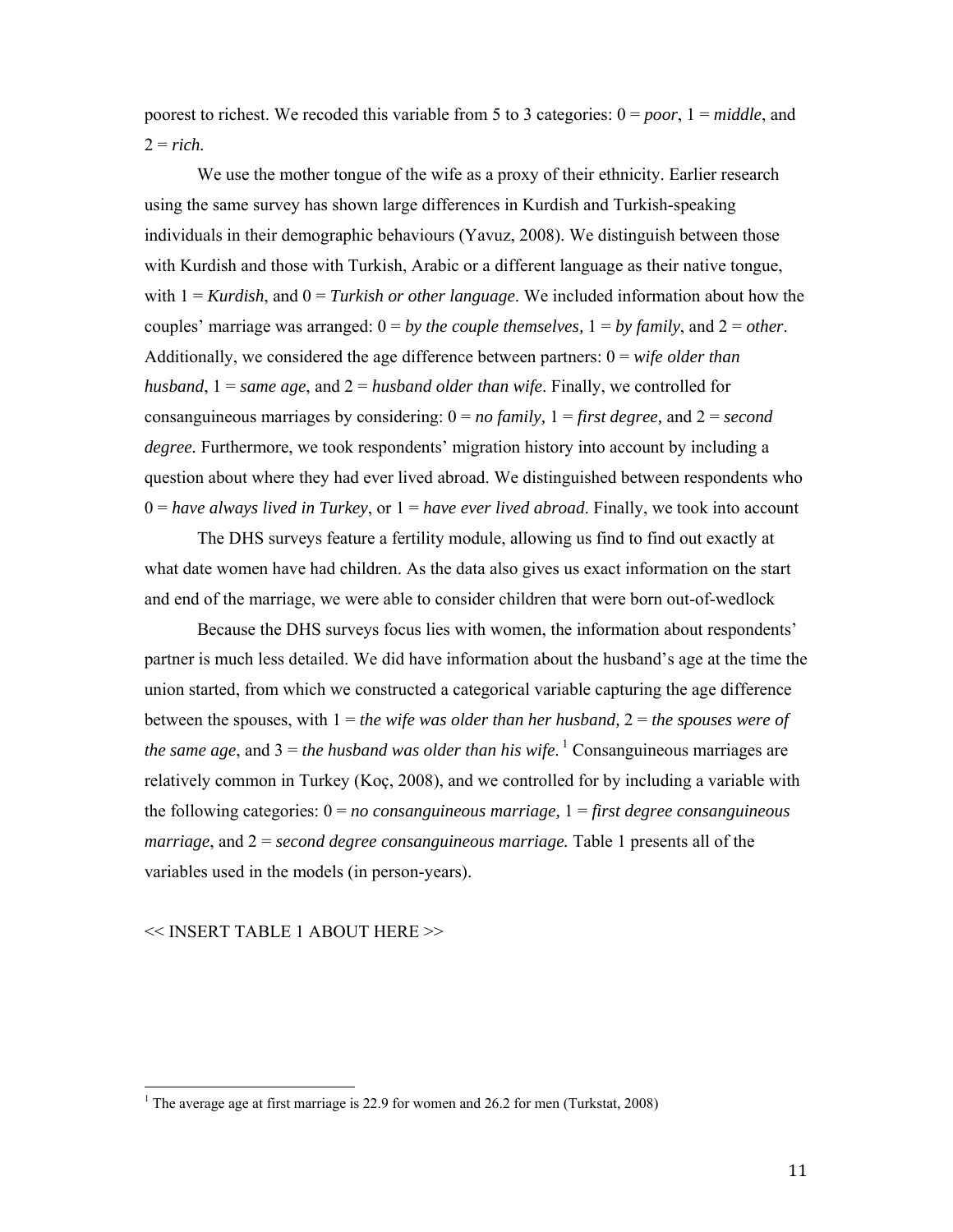## Findings *Regional variation in crude divorce rates and GDP*

Our analyses show the regional variation in crude divorce rates over time (Figure 2). For the whole of Turkey, crude divorce rate rose markedly from 0.27 in 1970 to 1.40 in 2008. Although this upward trend is more or less visible for all regions, we can see large regional differences. Figures in Southeast Anatolia range from 0.06 in 1970 to 0.48 in 2008, reflecting the lowest crude divorce rates. Today, the highest crude divorce rates can be found in the Aegean region, where crude divorce rates ranged from 0.39 in 1970 to 1.88 in 2008. We also show how the difference in crude divorce rates between the 12 regions increases over time. While the variation in 1970 was 0.38, this increased to 1.40 in 2008.

### << INSERT FIGURE 2 ABOUT HERE >>

While the variation between regions changed considerably over time with respect to crude divorce rates, Figure 3 shows a stable situation considering the regional share of Turkey's national GDP for the time period 1987-2001. The Istanbul region represents the wealthiest region in terms of GDP, on average 22% of the total GDP. Next, the Aegean region, East Marmara and the Mediterranean region are the wealthiest, with 16% and 12% of Turkey's GDP, respectively. Northeast Anatolia, East Black Sea and Central East Anatolia represent the poorest regions, with 1% and 3% of the national GDP, respectively.

### << INSERT FIGURE 3 ABOUT HERE >>

### *Micro-level and macro-level determinants of divorce in Turkey*

We first fitted a null model (*not shown, available upon request*), which includes the random intercept and the two variables for duration of marriage (cf. Hox, 2002: 81). The random intercept exhibits significant variation, demonstrated by a likelihood-ratio test comparing a multilevel model to an ordinary logistic regression  $(p = .000)$ , and by the standard deviation of random intercepts (.305) being more than twice its standard error (.078). Although the intraclass correlation is not straightforwardly obtained in binomial models, we calculate the intraclass correlation in line with Snijders and Bosker (1999: 224). The intraclass correlation is 0.03, which indicates a small but significant degree of dependence between the two levels. The results of Models 1 to 3 are shown in Table 2.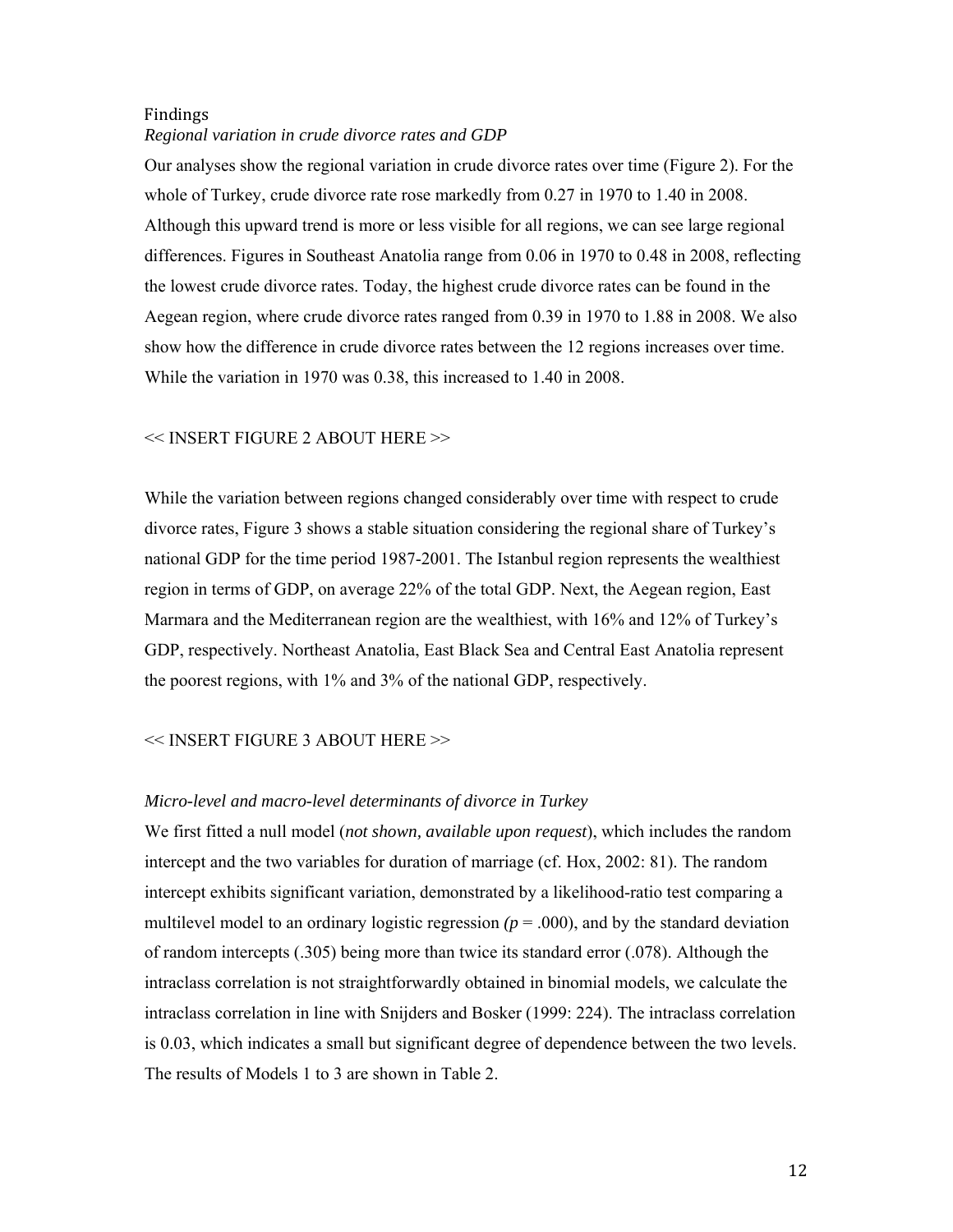### << INSERT TABLE 2 ABOUT HERE >>

### *Individual-level effects*

We find evidence of non-linear effect of duration: while the risk of divorce decreases initially, it increases when the couple is married longer. This is contrary to previous studies on Western context, which typically find an inverted U-shape pattern of the relationship between divorce and the duration of marriage (Lyngstad  $\&$  Jalovaara, 2010). Additionally, the non-linear effect of the age at marriage shows that marrying either too young or too old increases the risk of divorce (see Lehrer (2008) for a similar finding in the United States). The individual-level variables together explain about 13 per cent of the total variation (see Snijders & Bosker, 1999: 225 on how to calculate the explained variance in binomial multilevel models).

 The effect of education on divorce is positive and significant in all models, in conformity with several previous studies (e.g. Blossfeld et al., 1995; Frank & Wildsmith, 2005; Hall & Zhao, 1995; Kalmijn et al., 2004). This means that higher educated Turkish women, both with secondary and tertiary education, are more likely to divorce than their lower educated counterparts, net of the individual and regional characteristics we controlled for.

The other variables we controlled for are all significantly influencing the probability of divorce in line with previous studies on the determinants of divorce. As expected, the year of marriage reveals that more the recent marriage is, the more likely a divorce. Women with children that are born out-of-wedlock have higher risks of divorce (Härkönen & Dronkers, 2006). Marriages where the husband is older are the most stable compared to marriages where the partners have the same age or when the wife is older than her husband (Gentleman  $\&$ Park, 1994; Janssen et al., 1999 Kalmijn & Poortman, 2006). In line with previous results, women in households with a lot of financial resources are less likely to divorce compared to women in the poorest households (Kalmijn & Poortman, 2006; Ono, 1998; White, 1990). There are no statistical differences with respect to the risk of divorce between women in the poorest households and women in the middle wealth category. Marriages that are reflective of more traditional Turkish customs are less likely to dissolve, such as arranged (Jones, 2007), consanguineous (Saadat, 2015), and Kurdish marriages (Yavuz, 2008). Finally, women that have experienced living abroad are more likely to divorce than those who never left Turkey.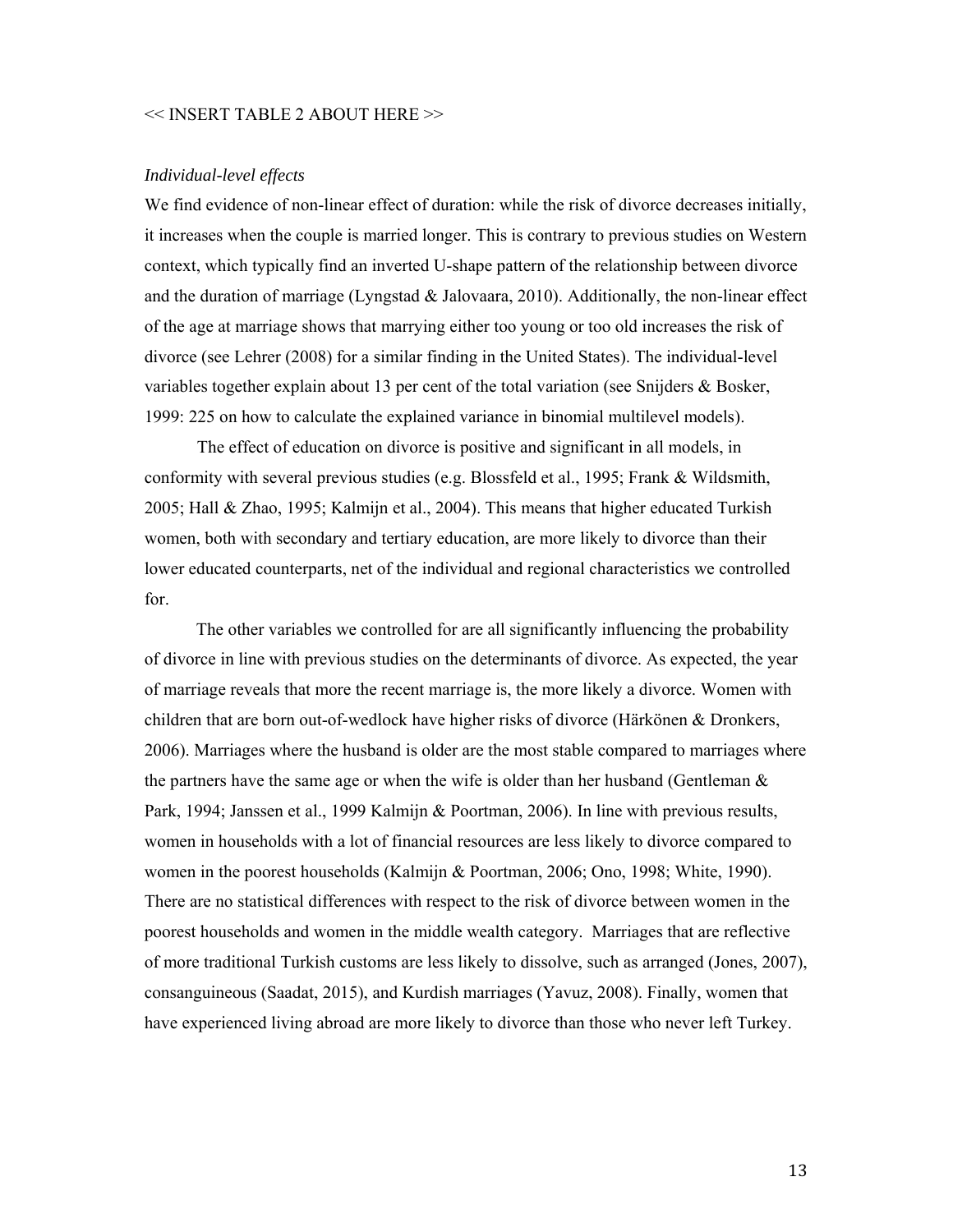### *Regional-level effects*

In Model 2 and 3, we include two regional-level explanatory variables, the time-varying indicator capturing the regional divorce rate and the time-constant variable indicating the regional share of GDP. These two variables explain, together with the individual-level variables, 14.0 and 14.4 per cent of the total variation, respectively. As expected, women's probability of divorce is higher in regions where divorce has been more prevalent (*Hypothesis 1*), and likewise, in regions that are wealthier and more developed in terms of GDP (*Hypothesis 2*). This is in line with theories on the diffusion of innovations. Considering divorce as a 'new behaviour', we expected to find a higher risk of divorce in metropolitan areas (Nazio & Blossfeld, 2002; Liefbroer & Doureleijn, 2006; Reed et al., 1999; Rogers, 1983;l Strang & Meyer, 1993; Strang & Tuma, 1993; Yavuz, 2008).

### *Individual- and cross-level interactions*

Table 3 shows the models with individual-level interactions to investigate whether the effect of education has changed over time (Models 1 and 2), and cross-level interactions to see if the macro-variables (divorce rate and percentage GDP) have a significant effect on the effect of education on divorce (Models 3 and 4). These four models including the various interaction terms explain 13.7 to 14.5 per cent of the total variation.

 In Model 1 and 2 we examined whether the effect of education has changed over time for Turkish women. In line with the Goode hypothesis (Goode, 1962), these models show that the effect of education decreases over time for women with tertiary education, relative to women with no or primary education (*Hypothesis 3*). This means that the positive effect of education on the risk of divorce decreases over time, but these models show that the divorce risks of higher educated women remain higher than for lower educated women.

Model 3 reveals the cross-level interaction between women's education and the regional divorce rate. Here we see that women that the positive effect of education actually increases for women with secondary education in regions where divorce is more prevalent. This finding contradicts our expectation (*Hypothesis* 4) that the effect of education would decrease in regions where divorce is already more prevalent. Similarly, Model 4 shows that the risk of divorce for women with tertiary education is much higher in regions with higher shares of GDP. This is in line with our alternative hypothesis (*Hypothesis 5B*), that better socioeconomic circumstances have a stabilizing effect on the marriages of women with less education. As such, the divorce risk of women with higher education increases relative to that of women with less education (Härkönen & Dronkers, 2006).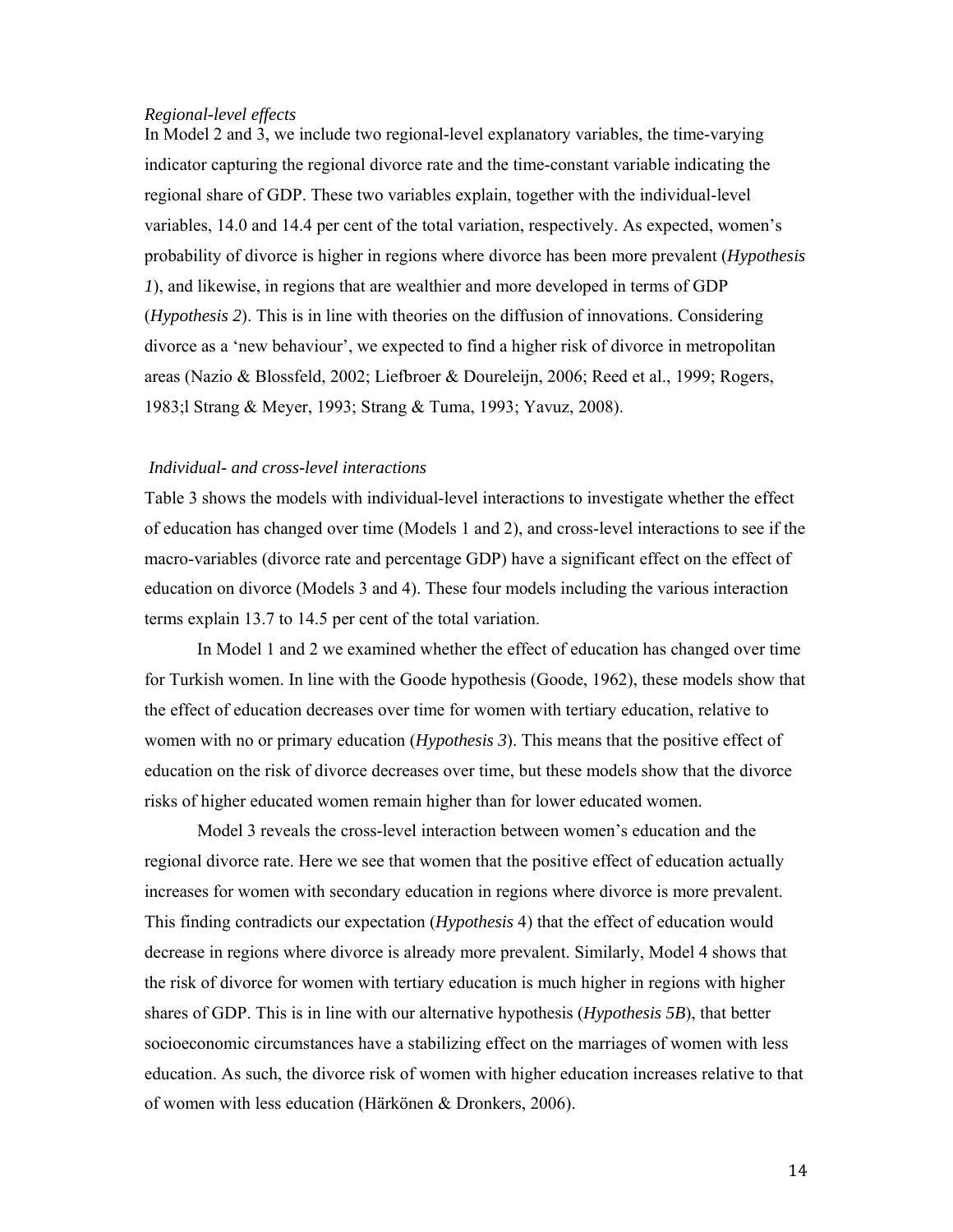### << INSERT TABLE 3 ABOUT HERE >>

### **DISCUSSION**

This article examined the factors contributing to women's probability of divorce in Turkey. Both the relationships between individual-level and regional-level characteristics were scrutinized, which adds to the existing literature on the risk of divorce in two important ways. First, the majority of studies that explain divorce risks focus on divorce within Western countries (mainly Europe and North America). Non-Western countries have received little attention thus far, even though interesting divorce trends can be observed in these countries. Turkey is a particularly relevant case to study as it has witnessed major changes in family life events in recent years. Second, most studies have focused on individual characteristics in the study of divorce patterns. We add the societal context to our study for the case of Turkey where there is great regional variation in divorce risks. Our analyses point to three important findings.

First, since the rise of divorce in Turkey is relatively recent, divorce can be considered a 'new family demographic behaviour' in the Turkish context. Theories on the diffusion of innovations postulate that new behaviours first emerge in large towns and cities among those with a higher socioeconomic status (Liefbroer & Doureleijn, 2006; Nazio & Blossfeld, 2002). Moreover, the diffusion of divorce is considered as an individual-level process whereby individuals within a society adopt or reject the practice of divorce over time (Nazio & Blossfeld, 2002). Since we were interested in how the wider societal context of these women affected their probability of divorce, we considered characteristics of the region they lived in. This regional context is particularly relevant to study in Turkey, given the huge variation in demographic behaviours between the 12 different regions as well as in terms of economic development. In line with our expectations, living in regions where the crude divorce rate is higher (*Hypothesis 1*) and living in regions where the regional share of GDP is higher (*Hypothesis 2*), increases the divorce risks of women. The fact that our study clearly shows the expected patterns for the influence of the context points to the relevance of including measure of societal context in the study of demographic behaviour. In addition, given the fact that already these rather broad measures provide such a clear patterns indicates that social networks need to be studied in more detail to pinpoint the underlying mechanisms that lead to specific choices in the family life.

Our control variables revealed additional evidence of this process of diffusion: women that were married more recently, are more likely to divorce. Additionally, we also found that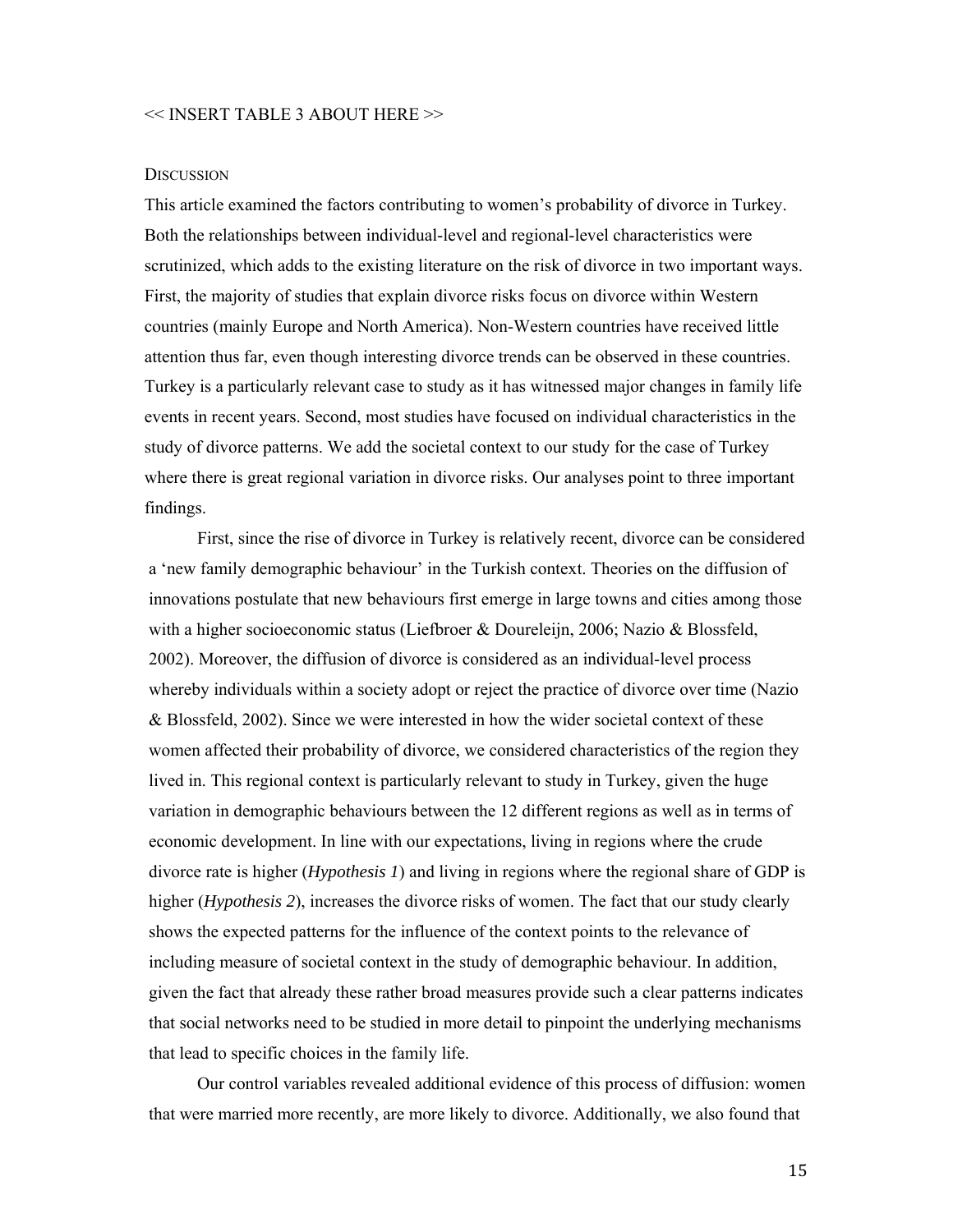higher educated women have higher probabilities to divorce, as well as women that have ever lived abroad. While the information on the exact whereabouts of these women is limited, we could speculate that they are exposed to Western contexts where divorce was already more prevalent. This in turn increases their individual risk of divorce. Our data did not allow a more fine-grained analyses but future research should link exposure to different norms and value systems in order to better determine the effect of these experiences on individual choices.

 Second, we tested the so-called Goode hypothesis (Goode, 1962), which states that the relationship between women's education and her probability to divorce will become more negative over time as divorce becomes more accepted (*Hypothesis 3*). Our findings are to some extent supportive of this hypothesis, since women the effect of education decreases over time. Nonetheless, women with a higher education remain more likely to divorce than their lesser-educated counterparts. This could be the result of the fact that the prevalence of divorce in Turkey is still relatively low, so that the costs of divorce remain relatively high, and those with a higher education remain the pioneers. We could speculate that when this trend of increasing divorce rates in Turkey would continue, the effect of education will decrease or even become negative.

Third, we expected that the effect of women's education on divorce would also be shaped by the regional context. Contrary to what we expected, the effect of women's education becomes more positive in regions where divorce is more prevalent (*Hypothesis 4)*. Similarly, the effect of women's education becomes more positive in regions that are wealthier in terms of GDP (confirming *Hypothesis 5B*). These findings could be explained by the fact that better socioeconomic circumstances can strengthen the marriage of lessereducated women, resulting in a relative increase of divorce risks among higher educated women (Härkönen & Dronkers, 2006; Jalovaara, 2003).

 This study has shown that for Turkey, modernization and the diffusion of new family norms has resulted in an increase of divorce. However, the cross-sectional nature of the DHS data limit the possibilities of studying in detail the time-varying effects of several relevant characteristics, such as education and employment. Future studies could carry this study further by studying sociodemographic processes in Turkey from a more pronounced life course perspective. Additionally, information about characteristics of the husband is limited in our data, and we were not able to distinguish between divorce and separation, whereby people live separated but have not officially divorced. This potentially underestimates our estimates of the probability of divorce in Turkey. Finally, collecting context variables over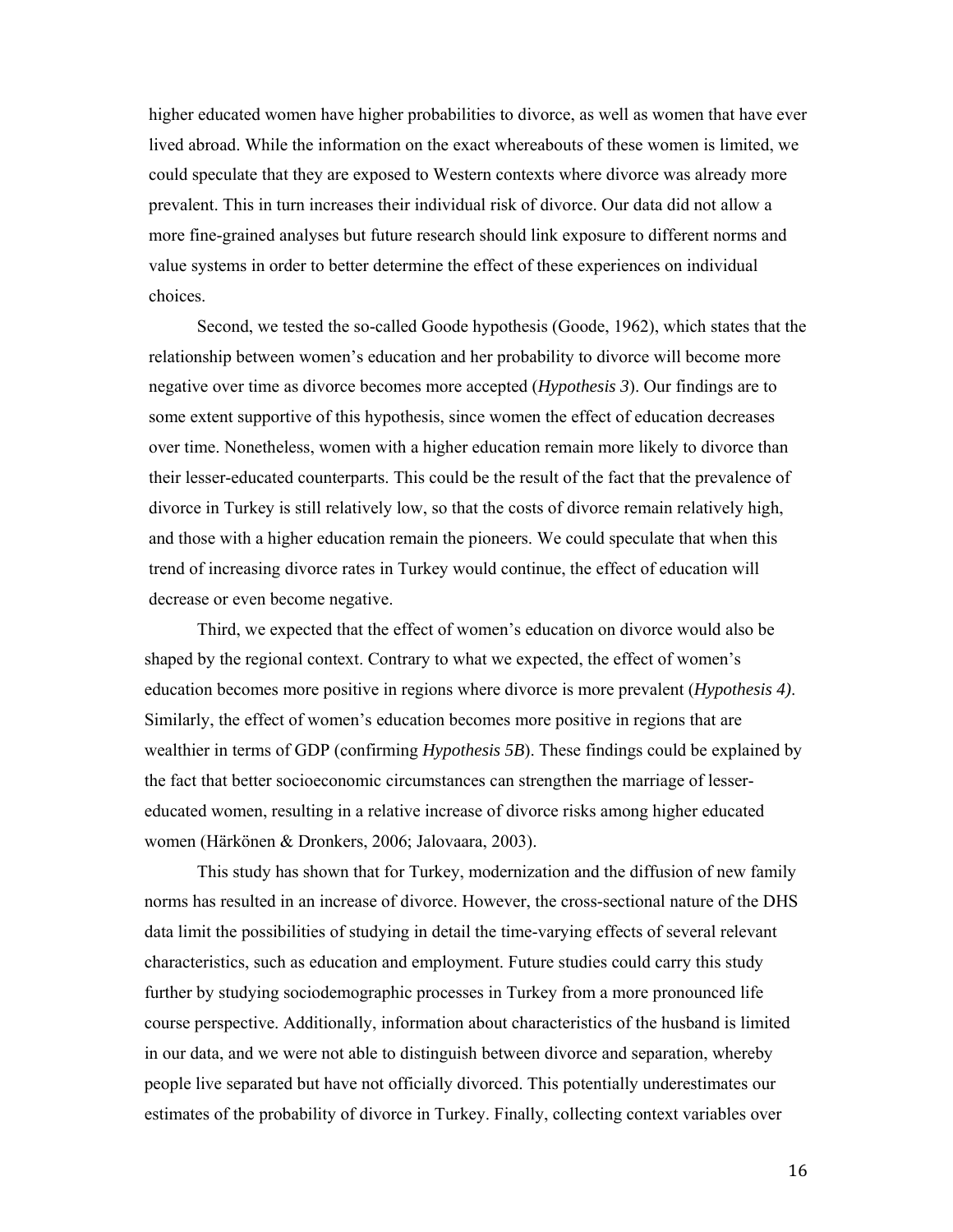time for the 12 regions proved to be challenging. Future research could carry analyses on the role of divorce further by enriching the data with more detailed time-varying regional characteristics (for example the labour market participation of women).

 Notwithstanding these limitations, this study is among the few to consider the role of the regional context in shaping women's divorce risk. Specifically, using multilevel models, we were able to simultaneously estimate the effects of women's individual characteristics as well as the regional characteristics on the probability of divorce. This revealed the importance of taking both individual *and* regional levels into account when studying individual-level processes of divorce.

### *Acknowledgements*

We thank Jelle Kooistra for his help in preparing preliminary drafts of this paper during his internship at the Netherlands Interdisciplinary Demographic Institute.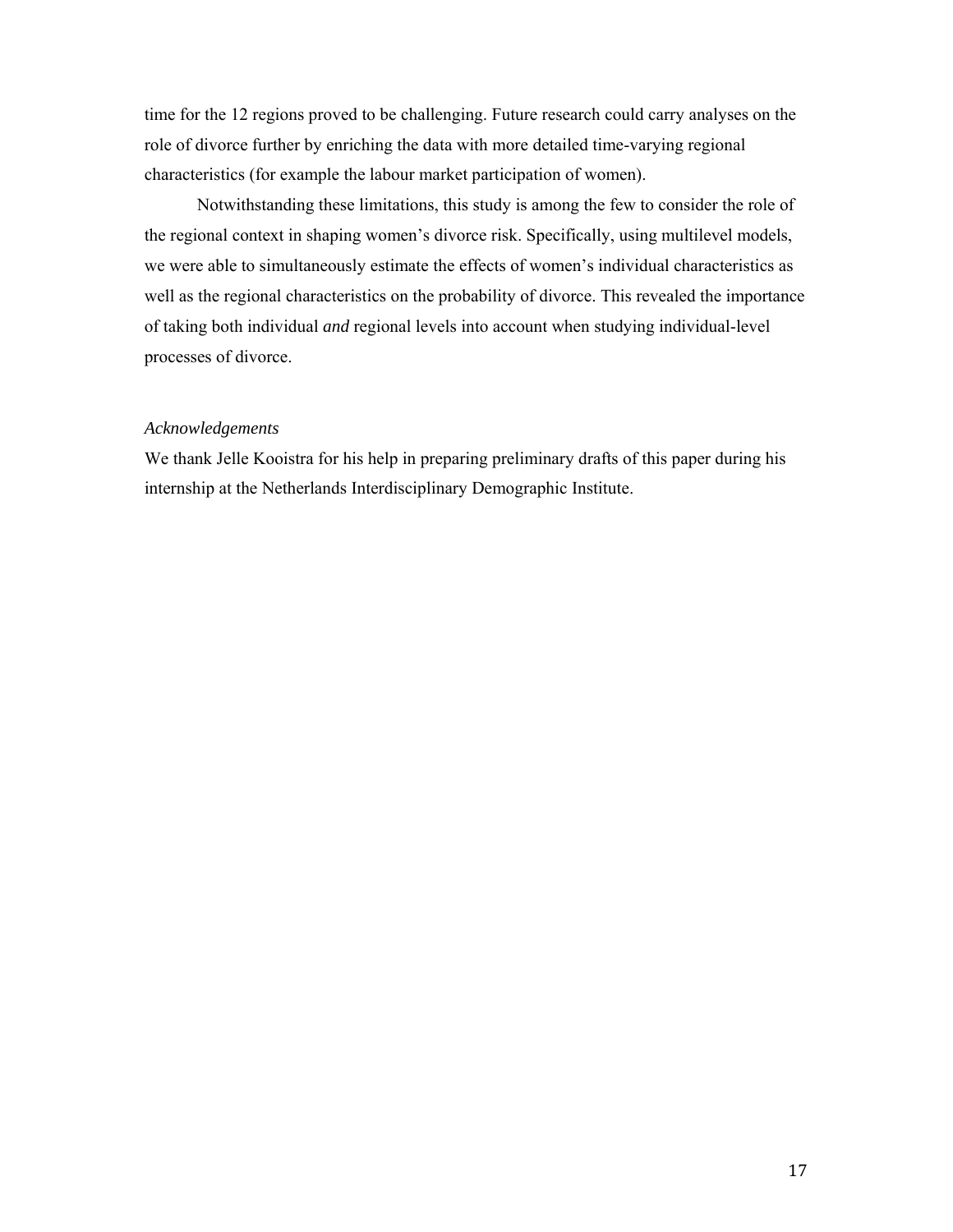**REFERENCES** 

- Adams, B.N. (2004). Families and family study in international perspective. *Journal of Marriage and Family*, *66*(5), 1076-1088.
- Amato, P.R. (2010). Research on divorce: Continuing trends and new developments. *Journal of Marriage and Family, 72*(3), 650-666.

Amato, P.R. (2000). The consequences of divorce for adults and children. *Journal of Marriage and Family, 62*, 1269-1287.

- Amato, P.R. & James, S. (2010). Divorce in Europe and the United States: Similarities and differences across nations. *Family Science*: *Journal of the European Society on Family Relations, 1,* 2-13.
- Amato, P.R. & Keith, B. (1991). Parental divorce and adult well-being: A meta-analysis. *Journal of Marriage and Family, 53*(1), 43-58.
- Andersson, G. & Scott, K. (2010, September). *Divorce risks of immigrants in Sweden.* Paper presented at the European Population Conference, Vienna. Retrieved from epc2010.princeton.edu/papers/100175
- Arat, Y. (2010). Women's rights and Islam in Turkish politics: The civil code amendment. *Middle East Journal*, *64*(2), 235-251.
- Bean F.D., Berg R.R., & Van Hook, J.V.W. (1996). Socioeconomic and cultural incorporation and marital disruption among Mexican Americans. *Social Forces, 75*(2), 593-617.
- Berrington, A. & Diamond, I. (1999). Marital dissolution among the 1958 British birth cohort: The role of cohabitation. *Population Studies,* 53(1), 19-38.
- Blossfeld, H.P., De Rose, A., Hoem, J.P. & Rohwer, G. (1995). Education, modernization, and the risk of marriage disruption in Sweden, West Germany, and Italy. In K. Mason & A. Jensen (Eds.), *Gender and Family Change in Industrialized Countries* (pp. 200-222). Oxford: Clarendon Press.
- Boyle, P.J., Kulu, H., Cooke, T., Gayle, V. & Mulder, C.H. (2008). Moving and union dissolution. *Demography, 45*(1), 209-222.
- Bracher, M., Santow, G., Morgan, S.P. & Trussell, J. (1993). Marriage dissolution in Australia: Models and explanations. *Population Studies, 47*(3), 403-25.
- Bumpass, L.L. & Sweet, J.A. (1972). Differentials in marital instability 1970. *American Sociological Review,* 37(6), 754-766.
- Cherlin, A.J. (1992). *Marriage, divorce, remarriage.* Cambridge: Harvard University Press.
- Demir, S.A. (2013). Attitudes toward Concepts of Marriage and Divorce in Turkey. *American International Journal of Contemporary Research, 3*(12), 83-88.
- Demographic Health Survey (2009). *Turkey Demographic Health Survey, 2008.* Hacettepe University Institute of Population Studies, Ministry of Health General Directorate of Mother and Child Health and Family Planning, State Planning Organization*.* Ankara, Turkey.
- Demographic Health Survey (2014). *Turkey Demographic Health Survey, 2013.* Hacettepe University Institute of Population Studies, Ministry of Development, Ministry of Health Ankara, Turkey.
- Diekmann, A. & Schmidheiny, K. (2004). Do parents of girls have a higher risk of divorce? An eighteen country study. *Journal of Marriage and Family, 66*(3), 651-660.
- Engelhardt, H., Trappe, H. & Dronkers, J. (2002). Differences in family policy and the intergenerational transmission of divorce. A comparison between the former East and West Germanies. *Demographic Research, 6*(11), 296-324.
- Eurostat (2015). Marriage and Divorce statistics. Retrieved from http://ec.europa.eu/eurostat/statisticsexplained/index.php/Marriage\_and\_divorce\_statistics
- Frank, R. & Wildsmith, E. (2005). The grass widows of Mexico: Migration and union dissolution in a binational context. *Social Forces, 83*(3), 919-947.
- Gentleman, J.F. & Park, E. (1994). Age differences of married and divorcing couples. *Health Reports, 6*(2), 225–239.
- Glass, J. & Levchak, P. (2014). Red states, blue states, and divorce understanding the impact of conservative Protestantism on regional variation in divorce rates." *American Journal of Sociology, 119*, 1**–** 44.
- Glick, J. E. (2010). Connecting complex processes: A decade of research on immigrant families. *Journal of Marriage and Family, 72*(3), 498-515.
- Göksel, I. (2013). Female labor force participation in Turkey: the role of conservatism. *Women's Studies International Forum, 41*(1), 45-54.
- Gonzaléz, L. & Viitanen, T.K. (2009). The effect of divorce laws on divorce rates in Europe. *European Economic Review, 53*(2), 127‐138.
- Goode, W.J. (1962). Marital satisfaction and instability: A cross-cultural class analysis of divorce rates. *International Social Science Journal, 14*, 507–526.
- Hall, D.R. & Zhao, J.Z. (1995). Cohabitation and divorce in Canada: Testing the selectivity hypothesis. *Journal of Marriage and Family, 57*, 421-27.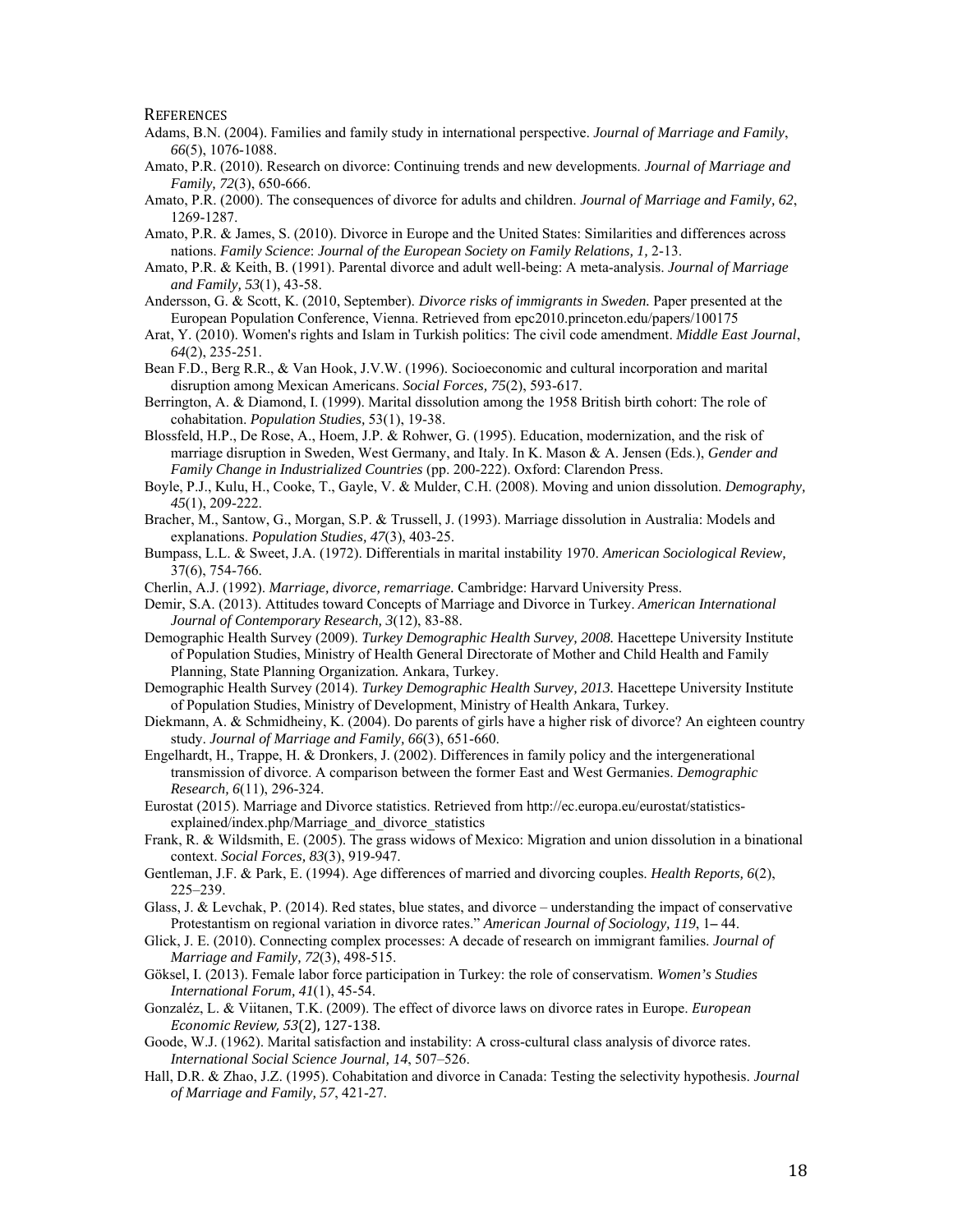Hank, K. (2002). Regional social contexts and individual fertility decisions: A multilevel analysis of first and second births in Western Germany. *European Journal of Population, 18,* 281-299.

Härkönen, J. (2013). *Divorce: Trends, patterns, causes, consequences* (Working paper 2013:3)*.* Stockholm: Stockholm University Linnaeus Center on Social Policy and Family Dynamics in Europe, SPaDE.

Härkönen, J. & Dronkers, J. (2006). Stability and change in the educational gradient of divorce. A comparison of seventeen countries. *European Sociological Review, 22*(5), 501-517.

Heaton, T.B. (2002). Factors contributing to increasing stability in the United States. *Journal of Family Issues, 23*(3)*,* 392-409.

Heaton, T.B., Cammack, M. & Young, L. (2001). Why is the divorce rate declining in Indonesia? *Journal of Marriage and Family, 63*(2): 480-490.

Hill, L.E. (2004). Connections between U.S. female migration and family formation and dissolution. *Migraciones Internacionales, 2*(3), 60-82.

Hirsch, J. S. (2003). A courtship after marriage: Sexuality and love in Mexican transnational families. Berkeley: University of California Press.

Hoem, J.M. (1997). Educational gradients in divorce risks in Sweden in recent decades. *Population Studies, 51*, 19–28.

Hox, J. (2002). *Multilevel analysis: Techniques and applications.* Mahwah, NJ: Lawrence Erlbaum Associates.

Jalovaara, M. (2003). The joint effects of marriage partners' socioeconomic positions on the risk of divorce. *Demography, 40*, 67–81.

Janssen, J. P. G., De Graaf, P. M. & Kalmijn, M. (1999). Heterogamie en echtscheiding: Een analyse van Nederlandse registergegevens 1974–1994. *Bevolking en Gezin, 28***,** 35–57.

Jones, G.W. (2007). Modernization and divorce: Contrasting trends in Islamic Southeast Asia and the West. *Population and Development Review, 23*(1), 95-114.

Kalmijn, 2007

Kalmijn M., De Graaf P. M. & Poortman A-R. (2004). Interactions between cultural and economic determinants of divorce in the Netherlands. *Journal of Marriage and Family, 66*(1), 75-89.

Kalmijn, M. & Poortman, A-R. (2006). His or her divorce? The gendered nature of divorce and its determinants. *European Sociological Review, 22*(2), 201-214.

Kalmijn, M., & Unnk, W. (2007). Regional value differences in Europe and the social consequences of divorce: A test of the stigmatization hypothesis. *Social Science Research*, *36,* 447–468.

Kavas, S. (2010). *Post- divorce experience of highly educated and professional women.* Unpublished doctoral dissertation, Middle East Technical University Turkey.

Kavas, S., & Gunduz-Hosgor, A. (2011). "It is not a big deal, I can do it, too": Influence of parental divorce on professional women's marital experience in Turkey. *Journal of Divorce & Remarriage, 52*(8), 565-585.

Kavas, S., & Gunduz-Hosgor, A. (2010). Divorce and family change revisited: Professional women's divorce experience in Turkey. *Demográfia, 53*(5), 102–126.

Kavas, S., & Thornton, A. (2013). Adjustment and hybridity in Turkish family change: Perspectives from developmental idealism. *Journal of Family History, 38*(2), 223-241.

Koç, I. (2008). Prevalence and sociodemographic correlates of consanguineous marriages in Turkey. *Journal of Biosocial Science, 40*(1), 137-148.

Lesthaeghe, R. (1983). A century of demographic and cultural change in Western Europe: An exploration of underlying dimensions. *Population and Development Review*, *9*(3), 411–435.

Lesthaeghe, R. (1995). *The second demographic transition in Western countries: An interpretation* (Working paper No. 1991-2)*.* Brussel: Vrije Universiteit Brussel, Interuniversity Programme in Demography.

Lesthaeghe, R. (2010). The unfolding story of the second demographic transition. *Population and Development Review, 36*(2), 211-251.

Lesthaeghe, R. & Neidert, L. (2006). *The 'Second Demographic Transition' in the US: Spatial patterns and correlates* (PSC Research Report No. 06-592)*.* University of Michigan, Population Studies Center.

Lester, D. (1999). Regional differences in divorce rates. *Journal of Divorce & Remarriage, 30*, 121-124.

Liefbroer, A.C. & Doureleijn, E. (2006). Unmarried cohabitation and union stability: Testing the role of diffusion using data from 16 European countries. *Demography, 43*(2), 203-221.

Lillard, L.A., Brian, M.J. & White, L.J. (1995). Premarital cohabitation and subsequent marital dissolution: A matter of self-selection. *Demography, 32*(3), 437–457.

Lyngstad, T.H. (2004). The impact of parents' and spouses' education on divorce rates in Norway. *Demographic Research, 10*(5), 122-142.

Lyngstad, T. H. & Jalovaara, M. (2010). A review of the antecedents of union dissolution. *Demographic Research 23*, 255-292.

Nazio, T. & Blossfeld, H-P. (2002). The diffusion of cohabitation among young women in West Germany, East Germany and Italy. *European Journal of Population, 19*(1), 47-82.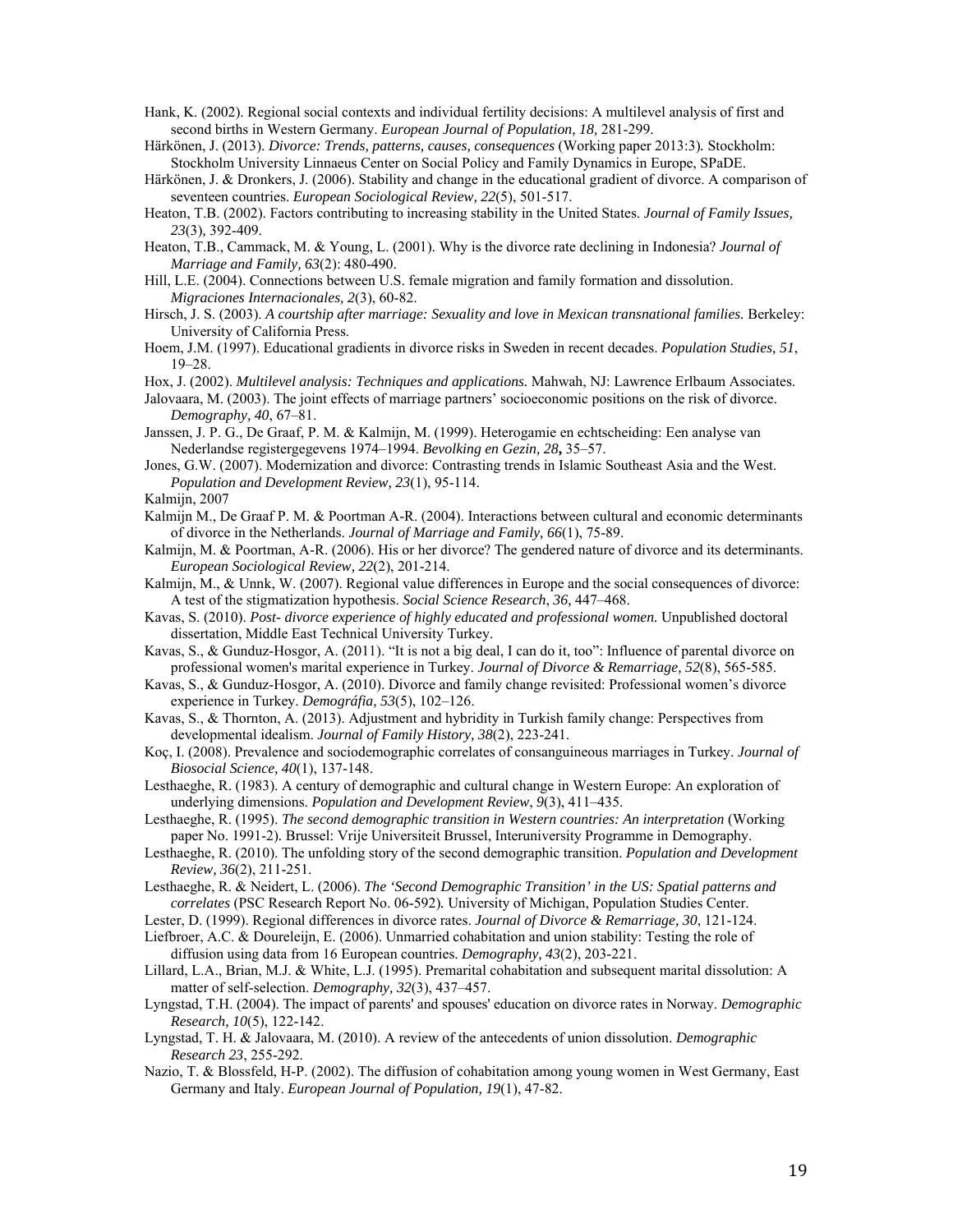- Glenn, N.D. & Shelton, B.A. (1985). Regional differences in divorce in the United States. *Journal of Marriage and Family*, *47*(3), 641–652.
- Ono, H. (1998). Husband's and wife's resources and marital dissolution. *Journal of Marriage and Family, 60***,** 674–689.
- Özar, S. & Yakut-Cakar, B. (2013). Unfolding the invisibility of *women without men* in the case of Turkey. *Women's Studies International Forum*, *41*(1), 24-34.
- Phillips J.A. & Sweeney M.M. (2006). Can differential exposure to risk factors explain recent racial and ethnic variation in marital disruption? *Social Science Research, 35*(2), 409-434.
- Rashad, H. (2000). Demographic transition in Arab countries: A new perspective. *Journal of Population Research, 17*(1), 83-101.
- Reed, H., Briere, R. & Casterline, J. (1999). *The role of diffusion process in fertility change in developing countries.* National Academy Press: Washington DC.
- Rodgers, J.L., Nakonezny, P.A. & Shull, R.D. (1999). Did no-fault divorce legislation matter? Definitely yes and sometimes no. *Journal of Marriage and Family, 61*(3), 803-809.
- Rogers, E.M. (1983). *Diffusion of Innovations (third edition)*. New York: Free Press.
- Ruggles, S. (1997). The rise of divorce and separation in the United States, 1880-1990. *Demography, 34*, 455- 466.
- Stevenson, B. & Wolfers, J. (2007). Marriage and divorce: Changes and their driving forces. *Journal of Economic Perspectives, 21*(2), 27-52.
- Saadat, M. (2015). Association between consanguinity and survival of marriages. *Egyptian Journal of Medical Human Genetics, 16*(1), 67-70.
- Singer J. & Willett, J. (2003). *Applied longitudinal data analysis: modeling change and event occurrence*. New York: Oxford University Press.
- Snijders, T.A.B. & Bosker, R.J. (1999). Multilevel analysis: An introduction to basic and advanced multilevel modeling. London: Sage Publications.
- State Institute of Statistics (2004). *Divorce Statistics 2001*. State Institute of Statistics and Prime Ministry of the Republic of Turkey. Ankara: State Institute of Statistics Printing Division.
- State Institute of Statistics (2002). *Gross Domestic Product by provinces, 1999-2000*. State Institute of Statistics and Prime Ministry of the Republic of Turkey State. Ankara: State Institute of Statistics Printing Division.
- State Institute of Statistics (2001a). Census 2000. State Institute of Statistics Printing Division, Ankara.
- State Institute of Statistics (2001b). *Gross Domestic Product by provinces, 1998-1999.* State Institute of Statistics and Prime Ministry of the Republic of Turkey State. Ankara: State Institute of Statistics Printing Division.
- State Institute of Statistics (2001c). *Gross Domestic Product by provinces, 2001.* State Institute of Statistics and Prime Ministry of the Republic of Turkey State. Ankara: State Institute of Statistics Printing Division.
- State Institute of Statistics (1999a). *Gross Domestic Product by provinces, 1995-1999.* State Institute of Statistics and Prime Ministry of the Republic of Turkey State. Ankara: State Institute of Statistics Printing Division.
- State Institute of Statistics (1999b). *Gross Domestic Product by provinces, 1997.* State Institute of Statistics and Prime Ministry of the Republic of Turkey State. Ankara: State Institute of Statistics Printing Division.
- State Institute of Statistics (1997a). *Gross Domestic Product by provinces, 1987-1994.* State Institute of Statistics and Prime Ministry of the Republic of Turkey State. Ankara: Institute of Statistics Printing Division.
- State Institute of Statistics (1997b). *Gross Domestic Product by provinces, 1990-1995.* State Institute of Statistics and Prime Ministry of the Republic of Turkey State. Ankara: State Institute of Statistics Printing Division.
- State Institute of Statistics (1994). *Divorce Statistics 1992*. State Institute of Statistics and Prime Ministry of the Republic of Turkey. Ankara: State Institute of Statistics Printing Division.
- State Institute of Statistics (1990). Census 1990. State Institute of Statistics Printing Division, Ankara.
- State Institute of Statistics (1986a). *Divorce Statistics 1984*. State Institute of Statistics and Prime Ministry of the Republic of Turkey. Ankara: State Institute of Statistics Printing Division.
- State Institute of Statistics (1986b). Census 1985. State Institute of Statistics Printing Division, Ankara.
- State Institute of Statistics (1983). *Divorce Statistics 1981*. State Institute of Statistics and Prime Ministry of the Republic of Turkey. Ankara: State Institute of Statistics Printing Division.
- State Institute of Statistics (1981). Census 1980. State Institute of Statistics Printing Division, Ankara.
- State Institute of Statistics (1977). *Divorce Statistics 1975*. State Institute of Statistics and Prime Ministry of the Republic of Turkey. Ankara: State Institute of Statistics Printing Division.
- State Institute of Statistics (1975). Census 1975. State Institute of Statistics Printing Division, Ankara.
- State Institute of Statistics (1972). Census 1970. State Institute of Statistics Printing Division, Ankara.
- Strang, D. & Meyer, J.W. (1993). Institutional conditions for diffusion. *Theory and Society, 22*, 487-511.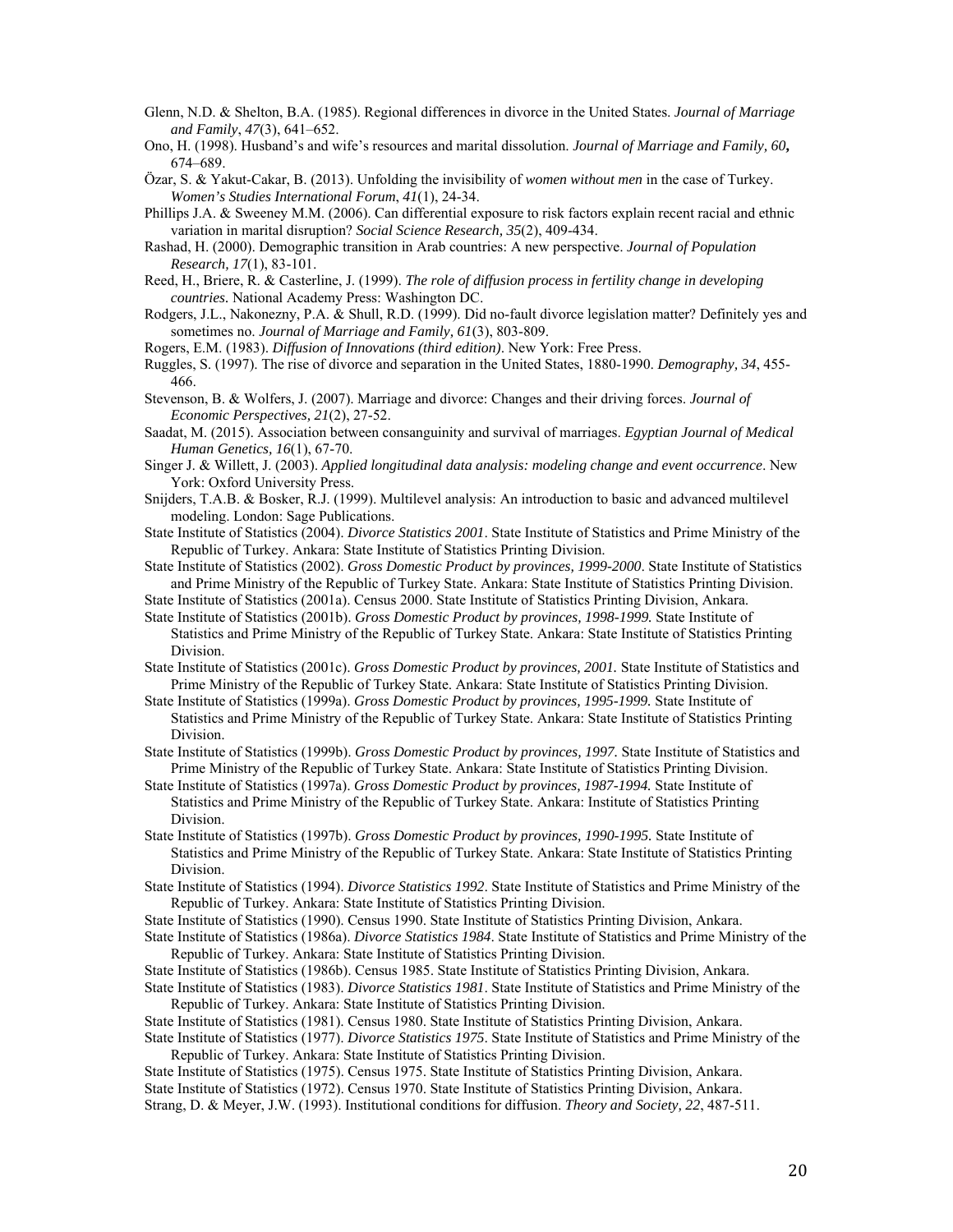Strang, D. & Tuma, N.B. (1993). Spatial and temporal heterogeneity in diffusion. *American Journal of Sociology, 99*, 614-639.

Tabutin, D. & Schoumaker, B. (2005). The demography of the Arab World and the Middle East from the 1950s to the 2000s. *Populations-E, 60*(4), 505-616.

Tabutin, D. & Schoumaker, B. (2004). The demography of Sub-Saharan Africa from the 1950s to the 2000s. A survey of changes and a statistical assessment. *Population-E, 59*(3/4), 457-555.

- Takyi B.K. & Gyimah, S.O. (2007). Matrilineal family ties and marital dissolution in Ghana. *Journal of Family Issues, 28*(5), 682-705.
- Teachman, J.D. (2002). Stability across cohorts in divorce risk factors. *Demography, 39*, 331-352.

Thornton, A. & Young-De Marco, L. (2001). Four decades of trends in attitudes toward family issues in the United States: The 1960s through the 1990s. *Journal of Marriage and Family*, *63*(4), 1009-1037.

- Turkish Statistical Institute (2011). *Marriage and Divorce Statistics 2011*. General Directorate of Civil Registration and Nationality and Turkish Statistical Institute . Ankara: Turkish Statistical Institute Printing Division.
- Turkish Statistical Institute (2006). *Divorce Statistics 2006*. General Directorate of Population and Citizenship Affairs and Turkish Statistical Institute. Ankara: Turkish Statistical Institute Printing Division.
- Umberson, D., Williams, K., Powers, D.A. & Chen M.D. (2005). As good as it gets? A life course perspective on marital quality. *Social Forces*, *84*, 493–511.
- Wagner, M. & Weiβ, B. (2006). On the variation of divorce risks in Europe: Findings from a meta-analysis of European longitudinal studies. *European Sociological Review, 22*(5), 483-500.
- White, L.K. (1990) Determinants of divorce: A review of research in the Eighties. *Journal of Marriage and Family, 52*(4), 904-912.

Wolfinger, N.H. (1999). Trends in the intergenerational transmission of divorce. *Demography, 36*, 415-420. World Economic Forum, 2008

Yavuz, S. (2008). *Fertility decline in Turkey from the 1980s onwards: patterns by main language groups.*  Unpublished doctoral dissertation, Hacettepe University Turkey.

Zontini, E. (2010). *Transnational families, migration and gender. Moroccan and Filipino women in Bologna and Barcelona*. Berghahn Books: New York.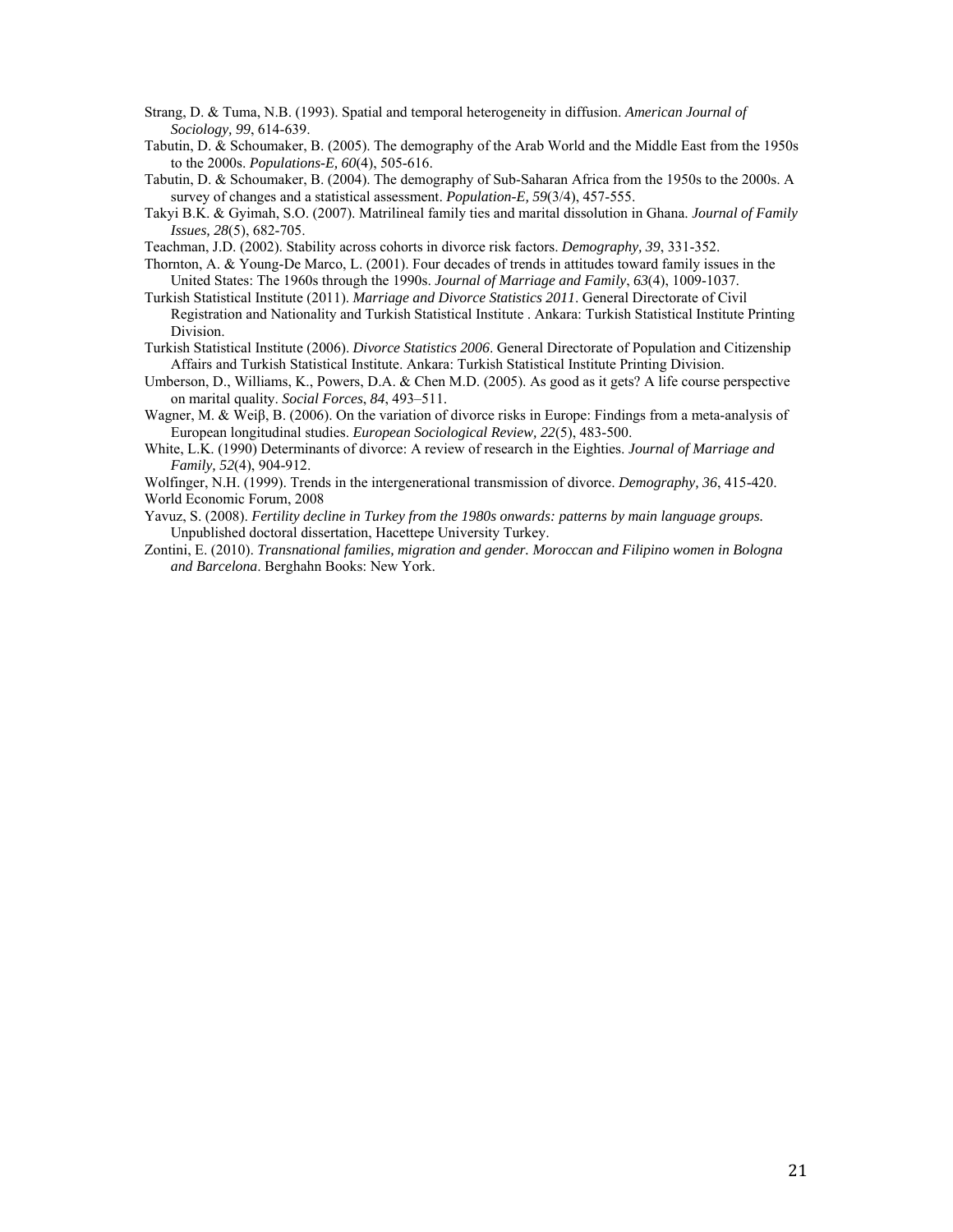|  | ablo |  |  |
|--|------|--|--|
|--|------|--|--|

| Descriptive Statistics of Turkish Women aged 15-49 at the time of survey $(N = 15,418)$                                                      |                  |      |               |  |  |
|----------------------------------------------------------------------------------------------------------------------------------------------|------------------|------|---------------|--|--|
| <b>Variables</b>                                                                                                                             | $\boldsymbol{M}$ | SD   | Range         |  |  |
| <b>Individual-level variables</b>                                                                                                            |                  |      |               |  |  |
| <b>Duration</b>                                                                                                                              | 14.44            | 8.91 | $1 - 38$      |  |  |
| Age at marriage                                                                                                                              | 19.58            | 4.06 | $7 - 48$      |  |  |
| <b>Education</b> <sup>a</sup>                                                                                                                |                  |      |               |  |  |
| <b>No/Primary</b>                                                                                                                            | 0.78             | 0.41 |               |  |  |
| <b>Secondary</b>                                                                                                                             | 0.10             | 0.29 |               |  |  |
| <b>Tertiary</b>                                                                                                                              | 0.12             | 0.33 |               |  |  |
| <b>Year of marriage</b>                                                                                                                      | 1991.33          | 9.27 | 1967-2008     |  |  |
| Child(ren) out-of-wedlock <sup>b</sup>                                                                                                       | 0.05             | 0.21 |               |  |  |
| Age difference <sup>c</sup>                                                                                                                  |                  |      |               |  |  |
| Wife older                                                                                                                                   | 0.08             | 0.27 |               |  |  |
| Same age                                                                                                                                     | 0.08             | 0.27 |               |  |  |
| <b>Husband older</b>                                                                                                                         | 0.84             | 0.36 |               |  |  |
| Mothertongue Kurdish <sup>d</sup>                                                                                                            | 0.19             | 0.39 |               |  |  |
| Consanguinity <sup>e</sup>                                                                                                                   |                  |      |               |  |  |
| <b>Not related</b>                                                                                                                           | 0.75             | 0.43 |               |  |  |
| <b>First degree</b>                                                                                                                          | 0.16             | 0.37 |               |  |  |
| <b>Second degree</b>                                                                                                                         | 0.09             | 0.28 |               |  |  |
| Household wealth index <sup>f</sup>                                                                                                          |                  |      |               |  |  |
| <b>Poorest</b>                                                                                                                               | 0.38             | 0.49 |               |  |  |
| <b>Middle</b>                                                                                                                                | 0.21             | 0.41 |               |  |  |
| <b>Richest</b>                                                                                                                               | 0.41             | 0.49 |               |  |  |
| Arranged marriage <sup>g</sup>                                                                                                               |                  |      |               |  |  |
| Not arranged                                                                                                                                 | 0.55             | 0.50 |               |  |  |
| Family                                                                                                                                       | 0.39             | 0.49 |               |  |  |
| <b>Other</b>                                                                                                                                 | 0.05             | 0.23 |               |  |  |
| Ever lived abroad <sup>h</sup>                                                                                                               | 0.02             | 0.14 |               |  |  |
| <b>Regional-level variables</b>                                                                                                              |                  |      |               |  |  |
| Crude divorce rate                                                                                                                           | 1.15             | 0.48 | $0.07 - 1.89$ |  |  |
| GDP (regional %)                                                                                                                             | 0.09             | 0.06 | $0.01 - 0.22$ |  |  |
| <sup>a</sup> Education: $0 = no$ or primary education, $1 = secondary$ education, $3 = t$ ertiary education. <sup>b</sup> Child(ren) out-of- |                  |      |               |  |  |

wedlock:  $0 = no$ ,  $1 = yes$ . Age difference:  $0 = wife$  *older*,  $2 = same$  *age*,  $3 = husband$  *older*. <sup>d</sup>Mothertongue Kurdish:  $0 = no$ ,  $1 = yes$ . Consanguinity:  $0 = not$  related,  $1 = first$  degree related,  $2 = second$  degree related.<br>
Follower Figures Felated.  $1 = middle$ ,  $2 = richest$ .  $A$  arranged marriage:  $0 = not$  arranged,  $1 =$ *arranged by family,*  $2 = \text{arranged by other.}$   $^{h}$  Abroad:  $0 = no$ ,  $1 = yes$ .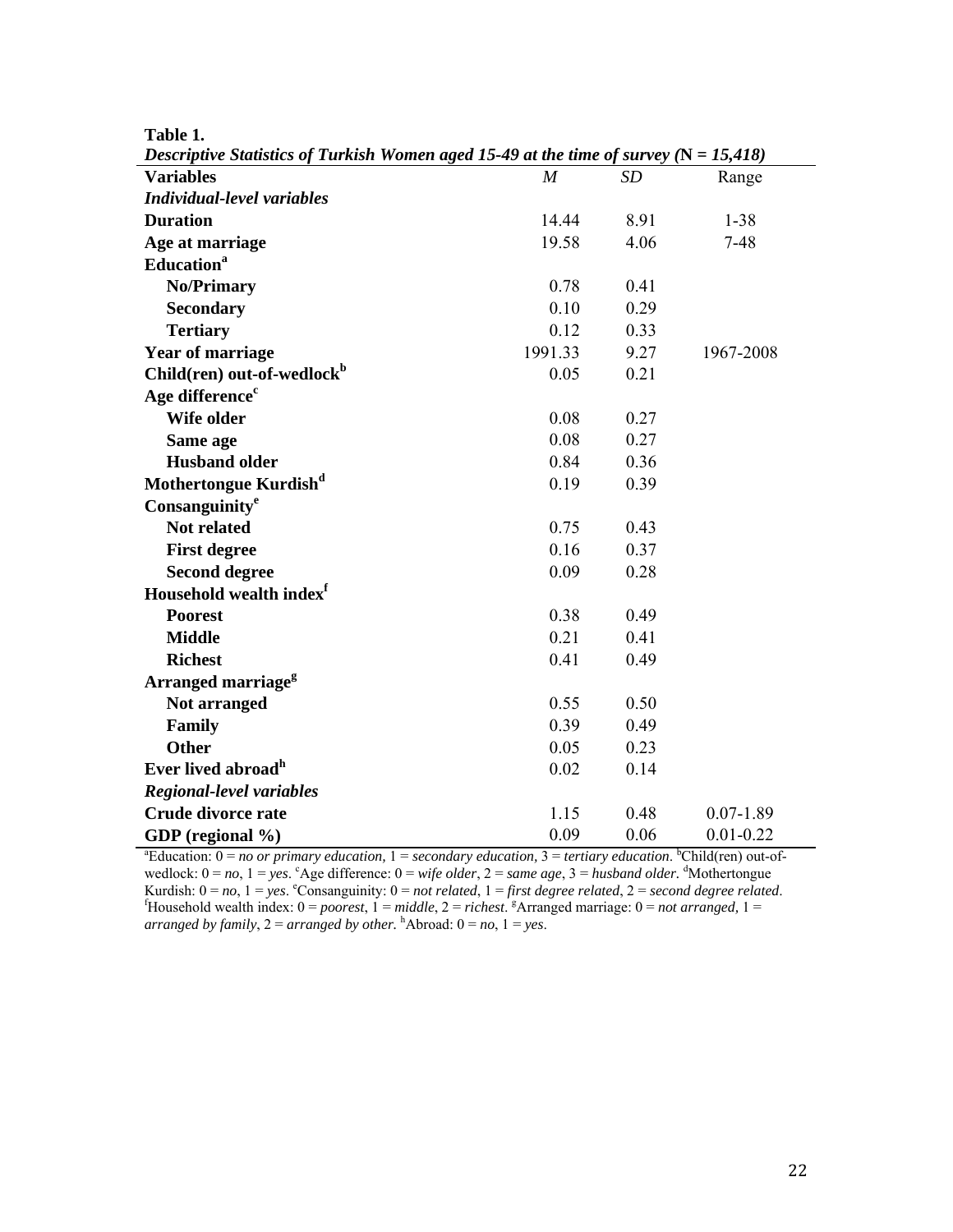|                                  | Divorce            |         |             |         |             |         |  |  |  |
|----------------------------------|--------------------|---------|-------------|---------|-------------|---------|--|--|--|
| <b>Predictors</b>                | Model 1<br>Model 2 |         |             |         | Model 3     |         |  |  |  |
|                                  | Coeff.             | (SE)    | Coeff.      | (SE)    | Coeff.      | (SE)    |  |  |  |
| Individual-level                 |                    |         |             |         |             |         |  |  |  |
| <b>Duration</b>                  | $-0.051***$        | (0.018) | $-0.062***$ | (0.018) | $-0.051***$ | (0.018) |  |  |  |
| <b>Duration squared</b>          | $0.001*$           | (0.001) | $0.001*$    | (0.001) | $0.001*$    | (0.001) |  |  |  |
| Age at marriage                  | $-0.157***$        | (0.037) | $-0.154***$ | (0.037) | $-0.160***$ | (0.037) |  |  |  |
| Age at marriage squared          | $0.004***$         | (0.001) | $0.004***$  | (0.001) | $0.004***$  | (0.001) |  |  |  |
| Education (no/primary=ref.)      |                    |         |             |         |             |         |  |  |  |
| <b>Secondary</b>                 | $0.650***$         | (0.125) | $0.646***$  | (0.125) | $0.649***$  | (0.125) |  |  |  |
| <b>Tertiary</b>                  | $0.678***$         | (0.124) | $0.669***$  | (0.124) | $0.683***$  | (0.124) |  |  |  |
| Year of marriage (centered)      | $0.030***$         | (0.006) | $0.017**$   | (0.007) | $0.031***$  | (0.006) |  |  |  |
| Child(ren) out-of-wedlock        | $1.174***$         | (0.111) | $1.174***$  | (0.111) | $1.167***$  | (0.111) |  |  |  |
| Age difference (wife older=ref.) |                    |         |             |         |             |         |  |  |  |
| Same age                         | $-0.512***$        | (0.165) | $-0.514***$ | (0.165) | $-0.515***$ | (0.165) |  |  |  |
| <b>Husband older</b>             | $-0.687***$        | (0.119) | $-0.689***$ | (0.119) | $-0.692***$ | (0.119) |  |  |  |
| <b>Mother tongue Kurdish</b>     | $-0.744***$        | (0.151) | $-0.707***$ | (0.148) | $-0.716***$ | (0.147) |  |  |  |
| Consanguinity (not related=ref.) |                    |         |             |         |             |         |  |  |  |
| <b>First degree</b>              | $-0.377***$        | (0.128) | $-0.374***$ | (0.128) | $-0.380***$ | (0.128) |  |  |  |
| <b>Second degree</b>             | $-0.382*$          | (0.157) | $-0.382*$   | (0.157) | $-0.384*$   | (0.157) |  |  |  |
| Wealth index (poorest=ref.)      |                    |         |             |         |             |         |  |  |  |
| <b>Middle</b>                    | 0.003              | (0.101) | $-0.001$    | (0.101) | $-0.006$    | (0.101) |  |  |  |
| <b>Richest</b>                   | $-0.478***$        | (0.103) | $-0.478***$ | (0.102) | $-0.495***$ | (0.103) |  |  |  |
| Arranged marriage (no=ref.)      |                    |         |             |         |             |         |  |  |  |
| Family                           | $-0.176*$          | (0.090) | $-0.178*$   | (0.090) | $-0.181*$   | (0.090) |  |  |  |
| Other                            | $0.546***$         | (0.131) | $0.540***$  | (0.131) | $0.542***$  | (0.131) |  |  |  |
| <b>Ever lived abroad</b>         | $0.566***$         | (0.189) | $0.575***$  | (0.189) | $0.567***$  | (0.189) |  |  |  |
| Regional-level                   |                    |         |             |         |             |         |  |  |  |
| Divorce rate                     |                    |         | $0.319***$  | (0.119) |             |         |  |  |  |

Table 2. *Multilevel Model Results Predicting Women's Divorce From Regional and Individual Level Variables (N = 15,418 women from 12 regions)*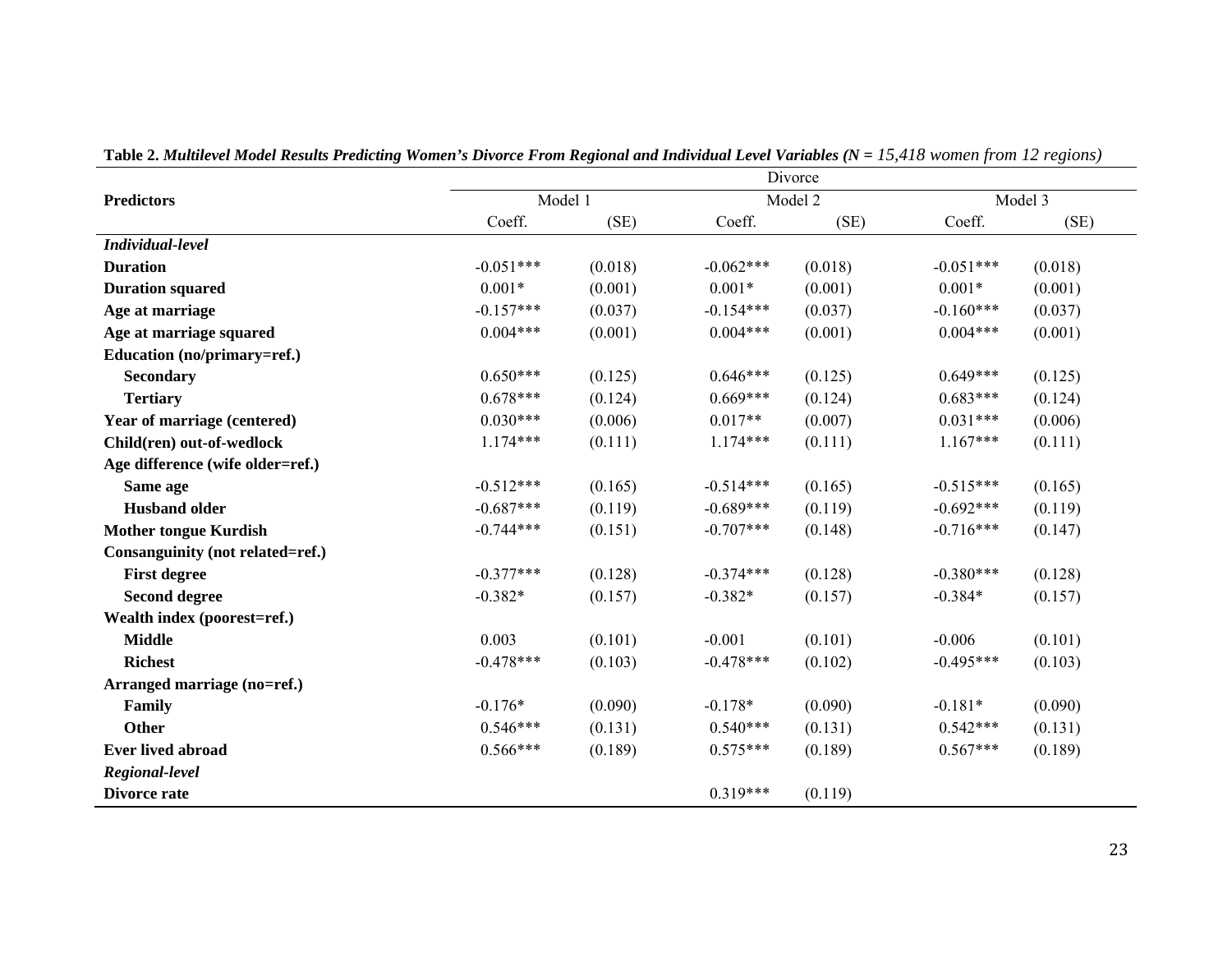|            |         |             |         | $2.756***$  | (0.915) |
|------------|---------|-------------|---------|-------------|---------|
| $-3429***$ | (0.510) | $-3.544***$ | (0.509) | $-3.614***$ | (0.511) |
|            |         |             |         |             |         |
| $0.216***$ | (0.068) | $0.140***$  | (0.066) | $0.132***$  | (0.059) |
| 222,278    |         | 222,194     |         | 222,278     |         |
| 13.3       |         | 14.0        |         | 14.4        |         |
| 9420.8     |         | 9426.1      |         | 9425.7      |         |
| 18         |         | 19          |         | 19          |         |
| $11.37***$ |         | $2.66**$    |         | $3.19**$    |         |
|            |         |             |         |             |         |

<sup>a</sup>For details on the calculation of the total explained variance, see Snijders  $\&$  Bosker, 1999: 225).

\**p* < .05. \*\**p* < .01. \*\*\**p* < .001.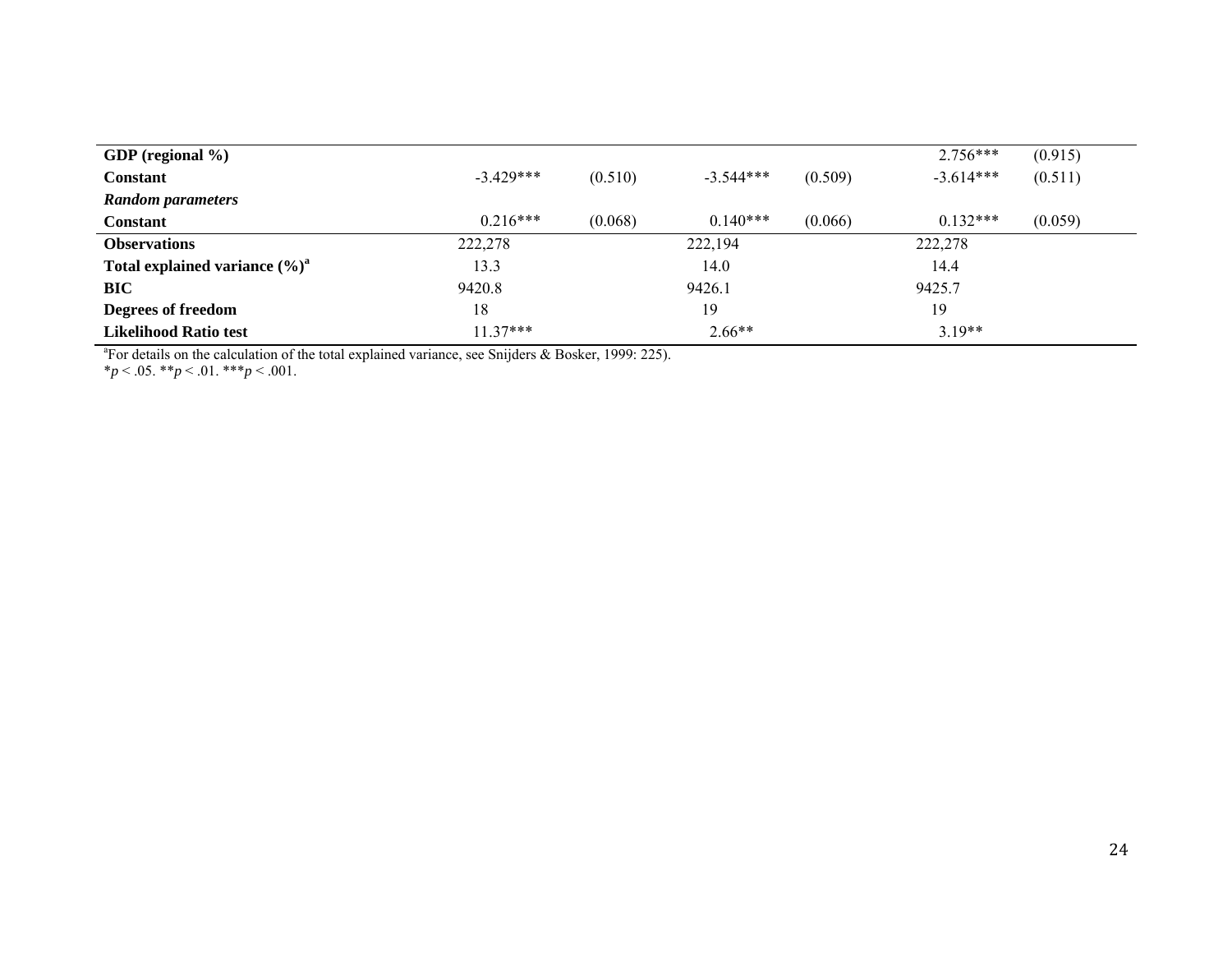| Table 3. Multilevel Model Results Predicting Women's Divorce From Regional and Individual Level Variables & Interactions ( $N = 15,418$ women from |  |  |
|----------------------------------------------------------------------------------------------------------------------------------------------------|--|--|
| 12 regions)                                                                                                                                        |  |  |

|                                  | Divorce     |         |             |         |              |         |             |         |
|----------------------------------|-------------|---------|-------------|---------|--------------|---------|-------------|---------|
| <b>Predictors</b>                | Model 1     |         | Model 2     |         | Model 3      |         | Model 4     |         |
|                                  | Coeff.      | (SE)    | Coeff.      | (SE)    | Coeff.       | (SE)    | Coeff.      | (SE)    |
| Individual-level                 |             |         |             |         |              |         |             |         |
| <b>Duration</b>                  | $-0.064***$ | (0.018) | $-0.051***$ | (0.018) | $-0.0612***$ | (0.018) | $-0.051***$ | (0.018) |
| <b>Duration squared</b>          | $0.001*$    | (0.001) | $0.001**$   | (0.001) | $0.001*$     | (0.001) | $0.001**$   | (0.001) |
| Age at marriage                  | $-0.157***$ | (0.037) | $-0.163***$ | (0.037) | $-0.148***$  | (0.037) | $-0.163***$ | (0.037) |
| Age at marriage squared          | $0.004***$  | (0.001) | $0.004***$  | (0.001) | $0.004***$   | (0.001) | $0.004***$  | (0.001) |
| Education (no/primary=ref.)      |             |         |             |         |              |         |             |         |
| <b>Secondary</b>                 | $0.556***$  | (0.154) | $0.548***$  | (0.154) | 0.151        | (0.238) | $0.602***$  | (0.230) |
| <b>Tertiary</b>                  | $0.837***$  | (0.144) | $0.832***$  | (0.144) | $0.413*$     | (0.224) | 0.257       | (0.228) |
| Year of marriage (centered)      | $0.019**$   | (0.008) | $0.033***$  | (0.006) | $0.018**$    | (0.007) | $0.031***$  | (0.006) |
| Child(ren) out-of-wedlock        | $1.157***$  | (0.111) | $1.151***$  | (0.111) | $1.184***$   | (0.111) | $1.162***$  | (0.111) |
| Age difference (wife older=ref.) |             |         |             |         |              |         |             |         |
| Same age                         | $-0.508***$ | (0.165) | $-0.510***$ | (0.165) | $-0.515***$  | (0.165) | $-0.512***$ | (0.165) |
| <b>Husband older</b>             | $-0.685***$ | (0.120) | $-0.688***$ | (0.120) | $-0.687***$  | (0.119) | $-0.692***$ | (0.119) |
| <b>Mother tongue Kurdish</b>     | $-0.707***$ | (0.148) | $-0.718***$ | (0.147) | $-0.740***$  | (0.149) | $-0.736***$ | (0.148) |
| Consanguinity (not related=ref.) |             |         |             |         |              |         |             |         |
| <b>First degree</b>              | $-0.372***$ | (0.128) | $-0.379***$ | (0.128) | $-0.377***$  | (0.128) | $-0.380***$ | (0.128) |
| <b>Second degree</b>             | $-0.390**$  | (0.157) | $-0.391**$  | (0.157) | $-0.384**$   | (0.157) | $-0.384**$  | (0.157) |
| Wealth index (poorest=ref.)      |             |         |             |         |              |         |             |         |
| <b>Middle</b>                    | 0.007       | (0.101) | 0.002       | (0.101) | 0.002        | (0.101) | 0.009       | (0.101) |
| <b>Richest</b>                   | $-0.473***$ | (0.103) | $-0.489***$ | (0.103) | $-0.470***$  | (0.102) | $-0.489***$ | (0.103) |
| Arranged marriage (no=ref.)      |             |         |             |         |              |         |             |         |
| Family                           | $-0.175*$   | (0.090) | $-0.179**$  | (0.090) | $-0.180**$   | (0.090) | $-0.188**$  | (0.090) |
| Other                            | $0.527***$  | (0.131) | $0.529***$  | (0.131) | $0.544***$   | (0.131) | $0.545***$  | (0.131) |
| <b>Ever lived abroad</b>         | $0.584***$  | (0.190) | $0.577***$  | (0.189) | $0.569***$   | (0.190) | $0.559***$  | (0.190) |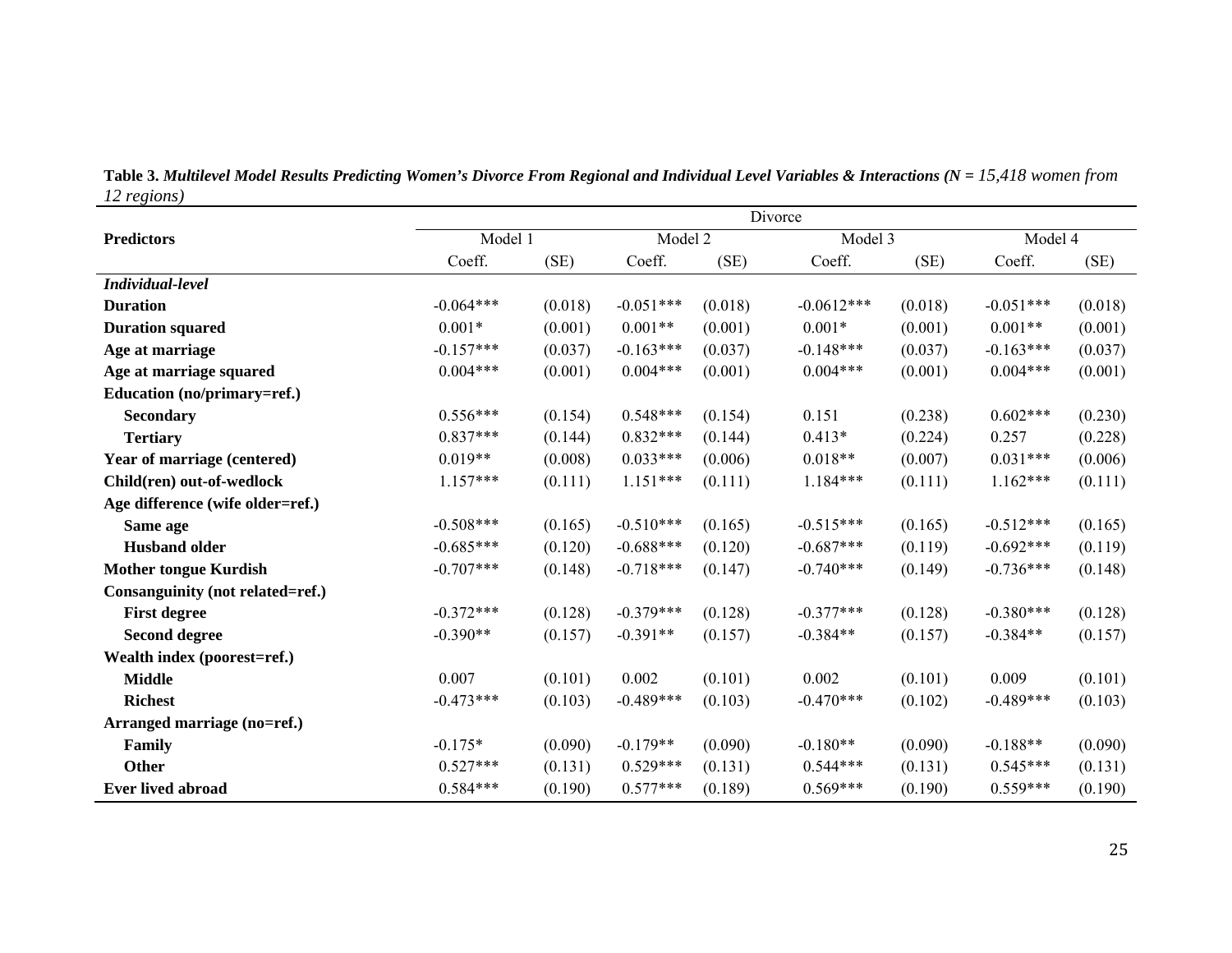| 0.012       | (0.014) | 0.014       | (0.014) |             |         |             |         |
|-------------|---------|-------------|---------|-------------|---------|-------------|---------|
| $-0.026**$  | (0.013) | $-0.023*$   | (0.013) |             |         |             |         |
|             |         |             |         |             |         |             |         |
| $0.330***$  | (0.118) |             |         | 0.167       | (0.136) |             |         |
|             |         | $2.720***$  | (0.910) |             |         | $2.030**$   | (1.002) |
|             |         |             |         |             |         |             |         |
|             |         |             |         | $0.569***$  | (0.219) |             |         |
|             |         |             |         | 0.286       | (0.197) |             |         |
|             |         |             |         |             |         | 0.480       | (1.855) |
|             |         |             |         |             |         | $3.776**$   | (1.629) |
| $-3.506***$ | (0.512) | $-3.585***$ | (0.514) | $-3.535***$ | (0.509) | $-3.514***$ | (0.513) |
|             |         |             |         |             |         |             |         |
| $0.134***$  | (0.066) | $0.131***$  | (0.059) | $0.137***$  | (0.068) | $0.131***$  | (0.059) |
| 222194      |         | 222278      |         | 222194      |         | 222278      |         |
| 14.2        |         | 14.5        |         | 13.7        | 14.2    |             |         |
| 9445.1      |         | 9445.2      |         | 9443.2      |         | 9444.9      |         |
| 21          |         | 21<br>21    |         | 21          |         |             |         |
| $2.36*$     |         | $3.05**$    |         | $2.38*$     |         | $3.08**$    |         |
|             |         |             |         |             |         |             |         |

<sup>a</sup>For details on the calculation of the total explained variance, see Snijders  $\&$  Bosker, 1999: 225).

\**p* < .05. \*\**p* < .01. \*\*\**p* < .001.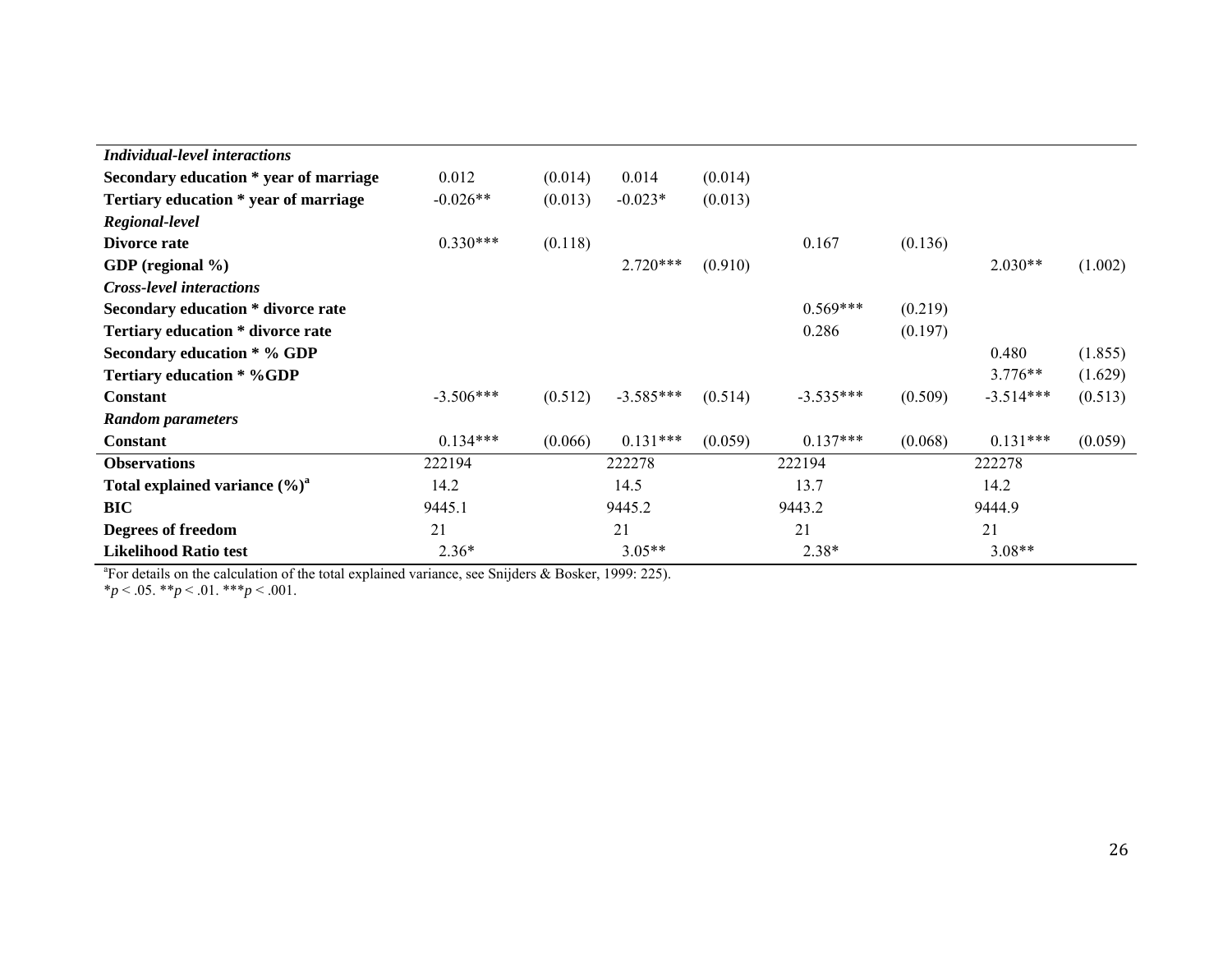

**Figure 1. Regional variation in attitudes toward divorce (2007)** 

Source: WVS, 2007, authors' calculations; Note: Original variable WVS 2007: V205 0 = never justifiable to  $10 =$ always justifiable; Recoded to a dichotomous variable with  $0 =$  never justifiable and  $1 =$  justifiable.





Source: Author's calculations (based on Turkstat 2006, 2011; State Institute for Statistics, 1972, 1975, 1977, 1981, 1983, 1986a, 1986b, 1990, 1994, 2001a, 2004).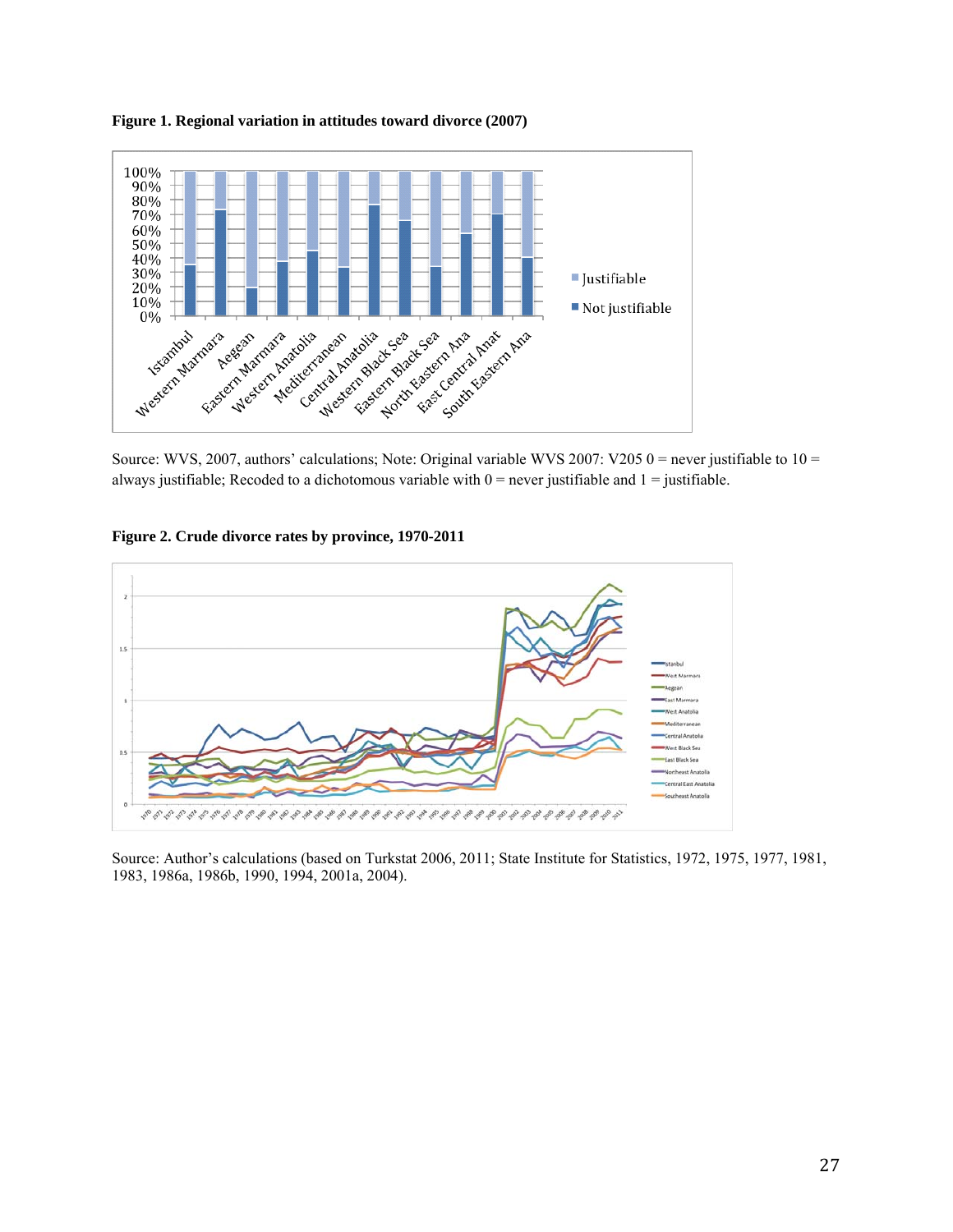

**Figure 3. Regional share of Turkey's national GDP, 1987-2001** 

Source: Author's calculations (based on State Institute for Statistics, 1997a, 1997b, 1999a, 1999b, 2000, 2001b, 2001c, 2002).